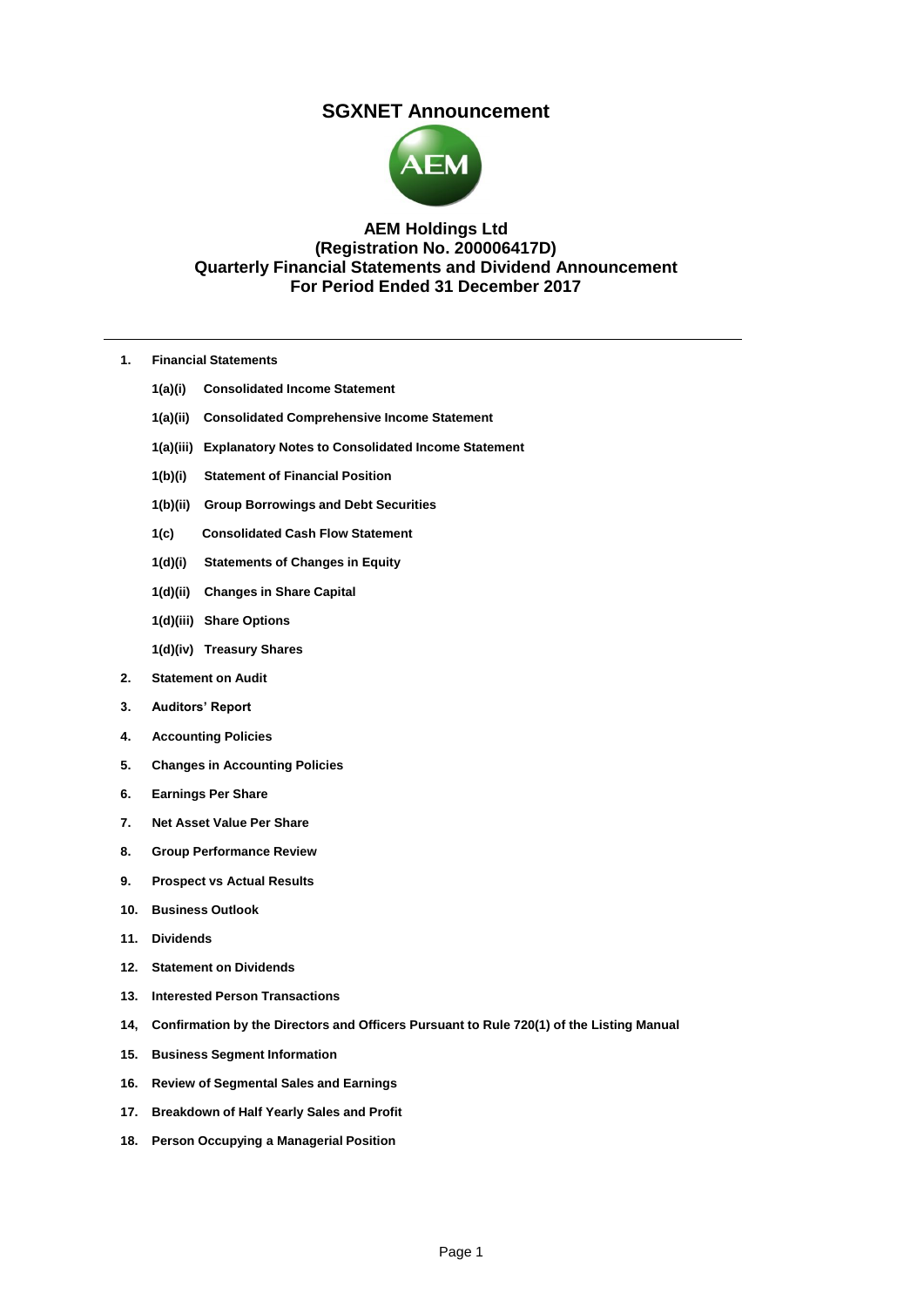# **1. Financial Statements**

# **1(a)(i). Consolidated Income Statement**

|                                                                                                                                         |             | <b>Quarterly Results</b> |                          |                          | <b>YTD Results</b>              |                                               |                          |  |
|-----------------------------------------------------------------------------------------------------------------------------------------|-------------|--------------------------|--------------------------|--------------------------|---------------------------------|-----------------------------------------------|--------------------------|--|
|                                                                                                                                         | <b>Note</b> | 4Q2017<br><b>S\$'000</b> | 4Q2016<br><b>S\$'000</b> | Change*<br>$\frac{9}{6}$ | <b>FY2017</b><br><b>S\$'000</b> | Restated**<br><b>FY2016</b><br><b>S\$'000</b> | Change*<br>$\frac{9}{6}$ |  |
| Revenue                                                                                                                                 |             | 59,048                   | 19,552                   | 202.0%                   | 221,622                         | 70,123                                        | 216.0%                   |  |
| Other income                                                                                                                            |             | 95                       | 324                      | $-70.7%$                 | 249                             | 269                                           | $-7.4%$                  |  |
| Changes in inventories of<br>finished goods and work-<br>in-progress                                                                    | A.2         | (457)                    | 4,093                    | $-111.2%$                | 21,308                          | 7,644                                         | 178.8%                   |  |
| Raw materials and other<br>consumables                                                                                                  | A.2         | (36, 578)                | (16, 552)                | $-121.0%$                | (169, 907)                      | (51, 533)                                     | $-229.7%$                |  |
| Staff costs                                                                                                                             |             | (7, 974)                 | (4,016)                  | $-98.6%$                 | (25, 338)                       | (13, 562)                                     | $-86.8%$                 |  |
| Depreciation of property,<br>plant and equipment                                                                                        |             | (182)                    | (162)                    | $-12.3%$                 | (612)                           | (665)                                         | 8.0%                     |  |
| Amortisation of intangible<br>assets                                                                                                    |             | (46)                     | (24)                     | $-91.7%$                 | (86)                            | (153)                                         | 43.8%                    |  |
| Other expenses                                                                                                                          | A.3         | (3, 126)                 | (1, 724)                 | $-81.3%$                 | (10, 258)                       | (5, 562)                                      | $-84.4%$                 |  |
| Finance expenses                                                                                                                        |             | (10)                     | (5)                      | $-100.0%$                | (37)                            | (21)                                          | $-76.2%$                 |  |
| Share of loss of equity-<br>accounted investee                                                                                          |             | (151)                    | (220)                    | 31.4%                    | (105)                           | (449)                                         | 76.6%                    |  |
| <b>Profit before taxation</b>                                                                                                           |             | 10,619                   | 1,266                    | 738.8%                   | 36,836                          | 6,091                                         | 504.8%                   |  |
| Income tax expenses                                                                                                                     | 1.1         | (906)                    | (429)                    | $-111.2%$                | (5, 347)                        | (1, 325)                                      | $-303.5%$                |  |
| <b>Profit after tax from</b><br>continuing operations                                                                                   |             | 9,713                    | 837                      | 1060.5%                  | 31,489                          | 4,766                                         | 560.7%                   |  |
| Loss from discontinued<br>operation                                                                                                     |             |                          |                          | <b>NM</b>                |                                 | (109)                                         | 100.0%                   |  |
| <b>Profit for the period</b>                                                                                                            |             | 9.713                    | 837                      | 1060.5%                  | 31,489                          | 4,657                                         | 576.2%                   |  |
| Other comprehensive<br>income<br>Translation (loss)/ gain<br>relating to financial<br>statements of foreign<br>subsidiaries, net of tax |             | (458)                    | 1,580                    | $-129.0%$                | (2,683)                         | 893                                           | $-400.4%$                |  |
| <b>Effect of liquidation</b><br>and disposal of<br>subsidiaries                                                                         |             | $\ddot{\phantom{a}}$     | 867                      | $-100.0%$                | 695                             | 852                                           | $-18.4%$                 |  |
| Other comprehensive<br>(loss)/ income for the<br>period, net of tax                                                                     |             | (458)                    | 2,447                    | $-118.7%$                | (1,988)                         | 1,745                                         | $-213.9%$                |  |
| <b>Total comprehensive</b><br>income for the period                                                                                     |             | 9,255                    | 3,285                    | 181.7%                   | 29,501                          | 6,402                                         | 360.8%                   |  |

"Increase/(Decrease) in Edmings<br>"The Group sold its interest in AEM (Suzhou) Co. Ltd. (ASZ) in 1Q2016.<br>"Onsequently, the comparative statement of profit or loss has been restated<br>"to show the discontinued operation separat

**1.1** The effective tax rate recorded for FY2017 were lower than the composite statutory rate of Singapore and Malaysia where the Group operate principally was mainly due to increase in capital allowance claimed and tax deductions from productivity and innovation credit scheme.

# **1(a)(ii). Consolidated Comprehensive Income Statement**

**Total comprehensive income attributable to:**

| Owners of the Company                 |  | 9.255 | 3.285 | 7%<br>181.7 | 29.501 | 6.402 | 360.8% |
|---------------------------------------|--|-------|-------|-------------|--------|-------|--------|
| Total comprehensive                   |  |       |       |             |        |       |        |
| lincome for the period                |  | 9.255 | 3.285 | 181.7%      | 29.501 | 6.402 | 360.8% |
| * In case of the contract in Frank as |  |       |       |             |        |       |        |

*\* Increase/(Decrease) in Earnings*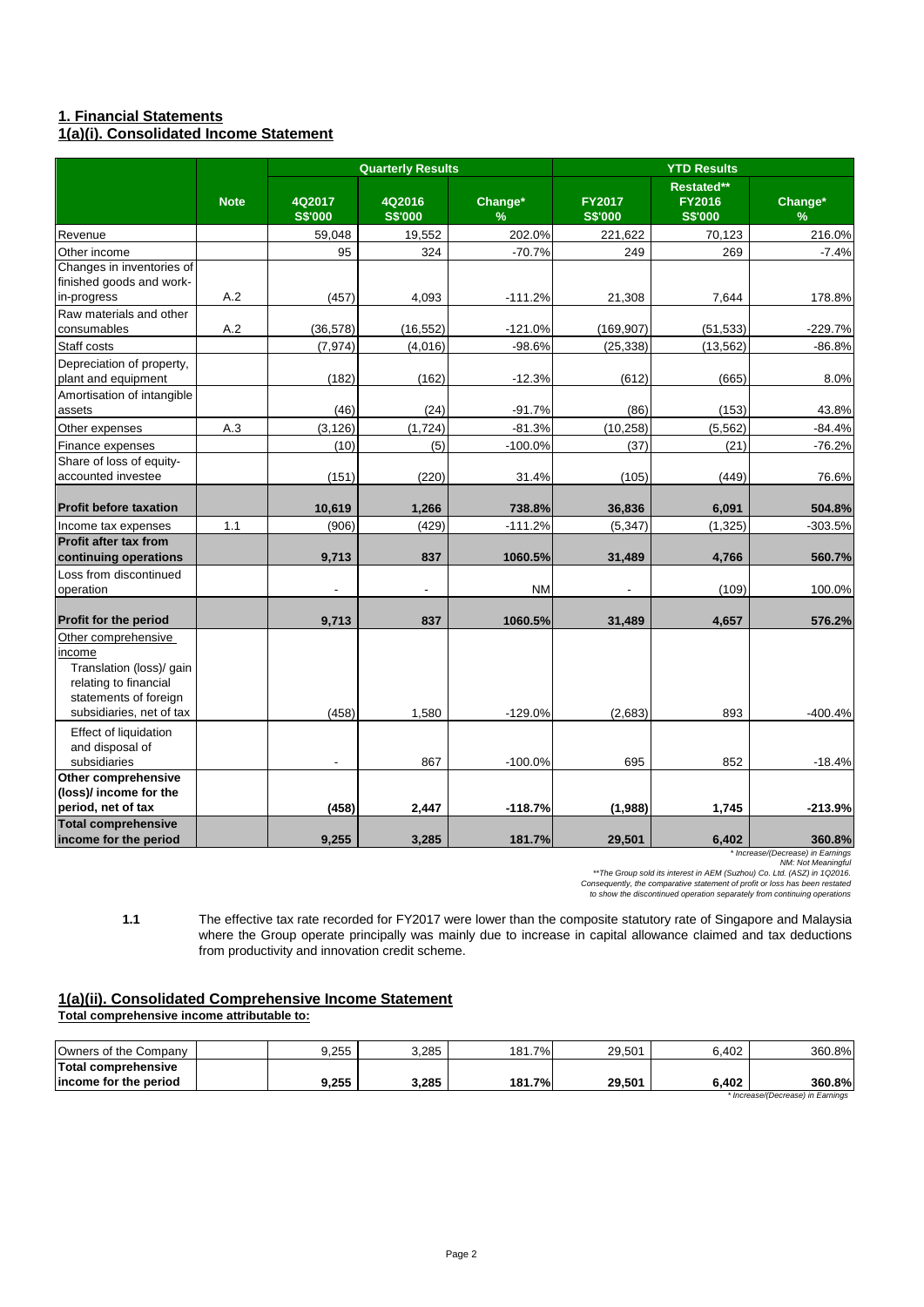# **1(a)(iii). Explanatory Notes to Consolidated Income Statement**

**A.1 Profit for continuing operation is arrived at after crediting/(charging) the following items:** 

|                                                                     |                  |                          | <b>Quarterly Results</b> |                 |                                 | <b>YTD Results</b>                            |                                         |
|---------------------------------------------------------------------|------------------|--------------------------|--------------------------|-----------------|---------------------------------|-----------------------------------------------|-----------------------------------------|
|                                                                     | <b>Note</b>      | 4Q2017<br><b>S\$'000</b> | 4Q2016<br><b>S\$'000</b> | Change*<br>$\%$ | <b>FY2017</b><br><b>S\$'000</b> | Restated**<br><b>FY2016</b><br><b>S\$'000</b> | Change*<br>$\%$                         |
| Government grant                                                    |                  |                          |                          |                 |                                 |                                               |                                         |
| income                                                              |                  | 15                       | 23                       | $-34.8%$        | 67                              | 111                                           | $-39.6%$                                |
| Interest income                                                     |                  | 58                       |                          | <b>NM</b>       | 73                              | 16                                            | 356.3%                                  |
| Exchange (loss)/ gain,<br>net                                       | A.1(a)           | (202)                    | 219                      | <b>NM</b>       | (1, 362)                        | (347)                                         | $-292.5%$                               |
| Allowance for inventory<br>obsolescence reversed                    | $A.1(b)$ , $A.2$ | 155                      | 202                      | $-23.3%$        | 692                             | 696                                           | $-0.6%$                                 |
| Refund of property tax                                              |                  | $\blacksquare$           |                          | <b>NM</b>       | 76                              |                                               | <b>NM</b>                               |
| Loss on liquidation &<br>disposal of dormant<br>subsidiaries        | A.1(c)           | $\overline{\phantom{a}}$ | (463)                    | <b>NM</b>       | (695)                           | (448)                                         | <b>NM</b>                               |
| Provision reversed for<br>impairment loss on<br>property, plant and |                  |                          |                          |                 |                                 |                                               |                                         |
| equipment                                                           | A.1(d)           | ٠                        | 213                      | <b>NM</b>       | $\overline{\phantom{a}}$        | 213                                           | NM<br>* Increase/(Decrease) in Farnings |

*\* Increase/(Decrease) in Earnings NM: Not Meaningful*

- **A.1 (a)**  The foreign exchange loss in 4Q2017 and FY2017 arose mainly due to depreciation of the United States dollar against the Singapore dollar and Malaysian Ringgit, resulting from the translation of our working capital.
- **A.1 (b)** There was a reversal of allowance for inventory obsolescence in 4Q2017 and FY2017 due to utilisation of slow moving inventories.
- **A.1 (c)**  The Group liquidated two of its wholly owned subsidiaries which had been dormant for some time, resulting in a disposal loss of S\$695,000 in FY2017. In FY2016, the Group disposed two of its wholly owned subsidiaries, resulting in a disposal loss of S\$448,000. The disposal losses for both years were mainly due to the realisation of foreign currency translation losses.
- **A.1 (d)**  The impairment for property, plant and equipment that was reversed in 4Q2016 relates to impairment recognised in the prior year.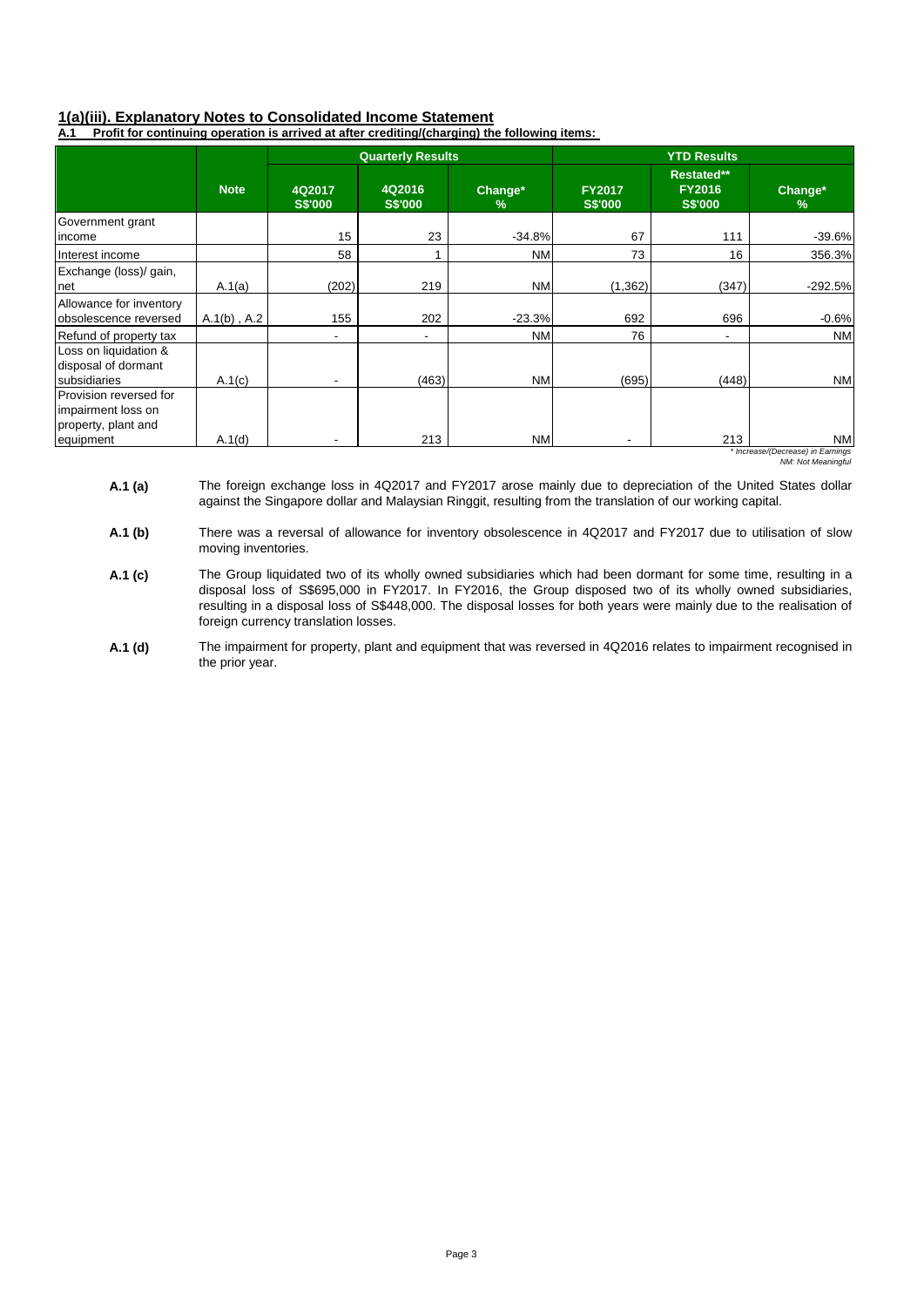## **1(a)(iii). Explanatory Notes to Consolidated Income Statement (Cont'd)**

### **A.2 Raw Material and Other Consumables**

|                                                                                                                    |                          | <b>Quarterly Results</b> |                 | <b>YTD Results</b>              |                                               |                 |  |
|--------------------------------------------------------------------------------------------------------------------|--------------------------|--------------------------|-----------------|---------------------------------|-----------------------------------------------|-----------------|--|
|                                                                                                                    | 4Q2017<br><b>S\$'000</b> | 4Q2016<br><b>S\$'000</b> | Change*<br>$\%$ | <b>FY2017</b><br><b>S\$'000</b> | Restated**<br><b>FY2016</b><br><b>S\$'000</b> | Change*<br>$\%$ |  |
| Changes in inventories of finished<br>goods and work-in-progress excluding<br>allowance for inventory obsolescence | (612)                    | 3,891                    | $-115.7%$       | 20.616                          | 6,948                                         | 196.7%          |  |
| Raw materials and consumables cost                                                                                 | (36.578)                 | (16, 552)                | $-121.0%$       | (169, 907)                      | (51, 533)                                     | $-229.7%$       |  |
| Material cost before reversal of<br>allowance for obsolescence<br>Allowance for inventory obsolescence             | (37, 190)                | (12,661)                 | $-193.7%$       | (149, 291)                      | (44, 585)                                     | $-234.8%$       |  |
| reversed                                                                                                           | 155                      | 202                      | $-23.3%$        | 692                             | 696                                           | $-0.6\%$        |  |
| Total                                                                                                              | (37,035)                 | (12, 459)                | $-197.3%$       | (148,599)                       | (43,889)                                      | $-238.6%$       |  |

*\* Increase/(Decrease) Earnings NM: Not Meaningful*

Raw materials and consumables cost, taking into consideration changes in inventories excluding allowance and reversal for inventory obsolescence, increased from S\$12.7 million in 4Q2016 to S\$37.2 million in 4Q2017, representing an increase of 193.7%, and from S\$44.6 million in FY2016 to S\$149.3 million in FY2017, representing an increase of 234.8%. The raw materials and other consumables cost increase in 4Q2017 was lower than revenue increase mainly due to favourable change in revenue and margin mix, favourable change in price from SGD to USD billing, and increase in engineering service revenue for new development projects. The raw materials and other consumables cost increase in FY2017 was higher than revenue increase mainly due to a shift in revenue mix towards sales of new equipment and pans which require higher material costs.

### **Other expenses (excluding staff costs, depreciation and amortisation)**

|                                                                     |             |                          | <b>Quarterly Results</b> |              | <b>YTD Results</b>              |                                               |                                              |
|---------------------------------------------------------------------|-------------|--------------------------|--------------------------|--------------|---------------------------------|-----------------------------------------------|----------------------------------------------|
|                                                                     | <b>Note</b> | 4Q2017<br><b>S\$'000</b> | 4Q2016<br><b>S\$'000</b> | Change*<br>% | <b>FY2017</b><br><b>S\$'000</b> | Restated**<br><b>FY2016</b><br><b>S\$'000</b> | Change*<br>%                                 |
| Rental, utilities and<br>upkeep                                     | A.3(a)      | 954                      | 621                      | $-53.6%$     | 3,305                           | 2,611                                         | $-26.6%$                                     |
| Sales, marketing &<br>general expenses                              | A.3(b)      | 1,970                    | 853                      | $-131.0%$    | 4,896                           | 2,369                                         | $-106.7%$                                    |
| Loss on liquidation &<br>disposal of dormant<br>subsidiaries        | A.1(c)      | $\blacksquare$           | 463                      | <b>NM</b>    | 695                             | 448                                           | NM                                           |
| Provision reversed for<br>impairment loss on<br>property, plant and |             |                          |                          |              |                                 |                                               |                                              |
| equipment                                                           | A.1(d)      | -                        | (213)                    | <b>NM</b>    | $\overline{\phantom{0}}$        | (213)                                         | <b>NM</b>                                    |
| Foreign exchange loss                                               | A.1(a)      | 202                      |                          | <b>NM</b>    | 1,362                           | 347                                           | $-292.5%$                                    |
| <b>Total</b>                                                        |             | 3,126                    | 1,724                    | $-81.3%$     | 10,258                          | 5,562                                         | $-84.4%$<br>* Ingrapon/(Dogmana) in Earnings |

*\* Increase/(Decrease) in Earnings NM: Not Meaningful*

**A.3 (a)**  The increase in rental, utilities and upkeep in 4Q2017 and FY2017 compared to 4Q2016 and FY2016 were mainly due to higher rental and upkeep of facilities from the increased production space to fulfill the increased sales orders.

**A.3 (b)** In 4Q2017 and FY2017, sales, marketing and general expenses increased 131.0% from S\$853,000 to S\$2.0 million and increased 106.7% from S\$2.4 million to S\$4.9 million respectively mainly due to higher sales resulting in higher warranty expenses, selling costs, overseas travel, professional charges and withholding tax.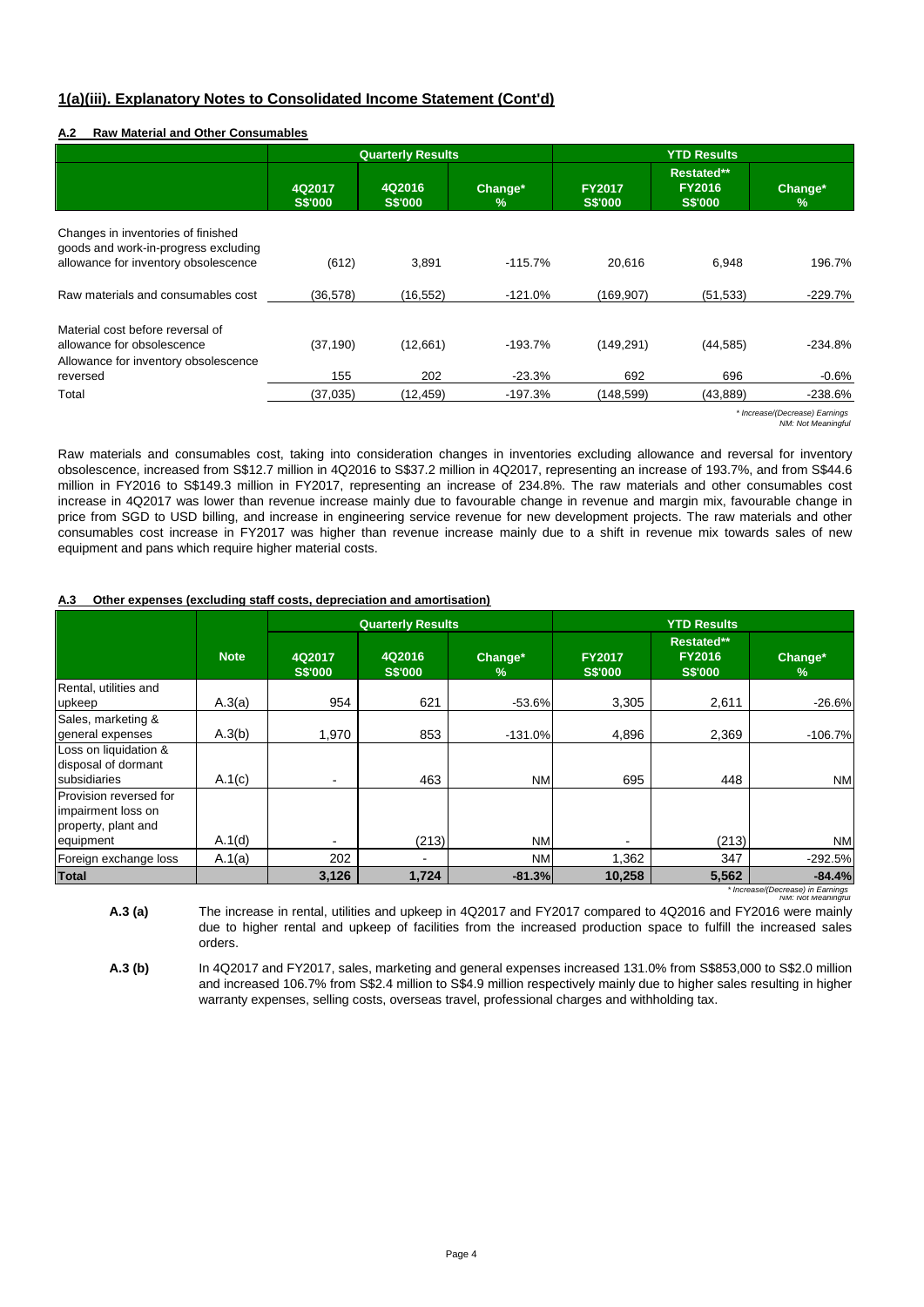# **1(b)(i). Statement of Financial Position**

|                                                        |             |                | <b>Group</b>   | <b>Company</b>           |                          |  |
|--------------------------------------------------------|-------------|----------------|----------------|--------------------------|--------------------------|--|
|                                                        |             | 31-Dec-17      | 31-Dec-16      | 31 Dec-17                | 31-Dec-16                |  |
|                                                        | <b>Note</b> | <b>S\$'000</b> | <b>S\$'000</b> | <b>S\$'000</b>           | <b>S\$'000</b>           |  |
| <b>Non-current assets</b>                              |             |                |                |                          |                          |  |
| Property, plant and equipment                          | <b>B.1</b>  | 3,623          | 2,226          | 34                       | 40                       |  |
| Intangible assets and goodwill                         | B.2         | 3,449          | 65             |                          | $\mathbf{1}$             |  |
| <b>Subsidiaries</b>                                    |             | ÷,             |                | 12,914                   | 10,194                   |  |
| Associate                                              |             | 4,133          | 4.499          | 4,667                    | 4,667                    |  |
| Deferred tax asset                                     |             |                | 76             |                          | 4                        |  |
|                                                        |             | 11,205         | 6,866          | 17,615                   | 14,906                   |  |
| <b>Current assets</b>                                  |             |                |                |                          |                          |  |
| Inventories                                            | <b>B.3</b>  | 35,803         | 17,443         |                          | $\overline{\phantom{a}}$ |  |
| Trade and other receivables                            | B.4         | 23,557         | 17,777         | 4,934                    | 3,758                    |  |
| Cash and cash equivalents                              | <b>B.5</b>  | 46,095         | 6,310          | 2,384                    | 914                      |  |
|                                                        |             | 105,455        | 41,530         | 7,318                    | 4,672                    |  |
| <b>Total assets</b>                                    |             | 116,660        | 48,396         | 24,933                   | 19,578                   |  |
|                                                        |             |                |                |                          |                          |  |
| <b>Equity Attributable to Owners of the</b><br>Company |             |                |                |                          |                          |  |
| Share capital                                          | 1(d)(i)     | 39,737         | 39,737         | 39,737                   | 39,737                   |  |
| Other reserves                                         | 1(d)(i)     | (10, 787)      | (11, 348)      | 2,043                    | (505)                    |  |
| Accumulated gains/ (losses)                            | 1(d)(i)     | 28,860         | 1,839          | (21, 844)                | (20, 831)                |  |
| Total equity                                           |             | 57,810         | 30,228         | 19,936                   | 18,401                   |  |
| <b>Non-current liabilities</b>                         |             |                |                |                          |                          |  |
|                                                        |             |                | 7              |                          |                          |  |
| <b>Financial liabilities</b><br>Provision              | 1(b)(ii)    | 259            | 280            |                          | 17                       |  |
| Deferred tax liabilities                               |             | 309            | 42             | $\blacksquare$           | $\overline{a}$           |  |
|                                                        |             | 568            | 329            | $\blacksquare$           | 17                       |  |
| <b>Current liabilities</b>                             |             |                |                |                          |                          |  |
| Trade and other payables                               | <b>B.6</b>  | 52,232         | 16.713         | 4,866                    | 1,149                    |  |
| <b>Financial liabilities</b>                           | 1(b)(ii)    | $\overline{7}$ | 78             | $\overline{\phantom{a}}$ | $\blacksquare$           |  |
| Current tax payable                                    | <b>B.7</b>  | 5,648          | 805            | 131                      | 11                       |  |
| Provisions                                             |             | 395            | 243            |                          |                          |  |
|                                                        |             | 58,282         | 17,839         | 4,997                    | 1,160                    |  |
| <b>Total liabilities</b>                               |             | 58,850         | 18,168         | 4,997                    | 1,177                    |  |
|                                                        |             |                |                |                          |                          |  |
| <b>Total equity and liabilities</b>                    |             | 116,660        | 48,396         | 24,933                   | 19,578                   |  |

**B.1** During the year, the Group increased its production spaces and strengthened its IT infrastructure which resulted in the increase of property, plant and equipment.

**B.2** The increase in intangible assets and goodwill was mainly due to the acquisition of a subsidiary which resulted in an increase of intangible assets of S\$1.8 million and goodwill of S\$1.2 million.

- **B.3** The increase in inventories was mainly due to increase in sales, business volume and inventory builds for fulfillment of sales orders over the next few quarters.
- **B.4** Trade and other receivables increased mainly due to the increased sales in 4Q2017.
- **B.5**  The cash and cash equivalent of the Group increased by S\$39.8 million in FY2017 was mainly due to increased cash flows from operating activities of S\$49.8 million being generated in FY2017 arising mainly from the operating profit which was mainly offset by cash used for purchase of property, plant and equipment, dividend payments and purchase of treasury shares.
- **B.6** The increase in trade and other payables was mainly due to increased material purchases as a result of the increase in sales orders to be fulfilled.
- **B.7** The increase in current tax payable was mainly due to increased profits in FY2017.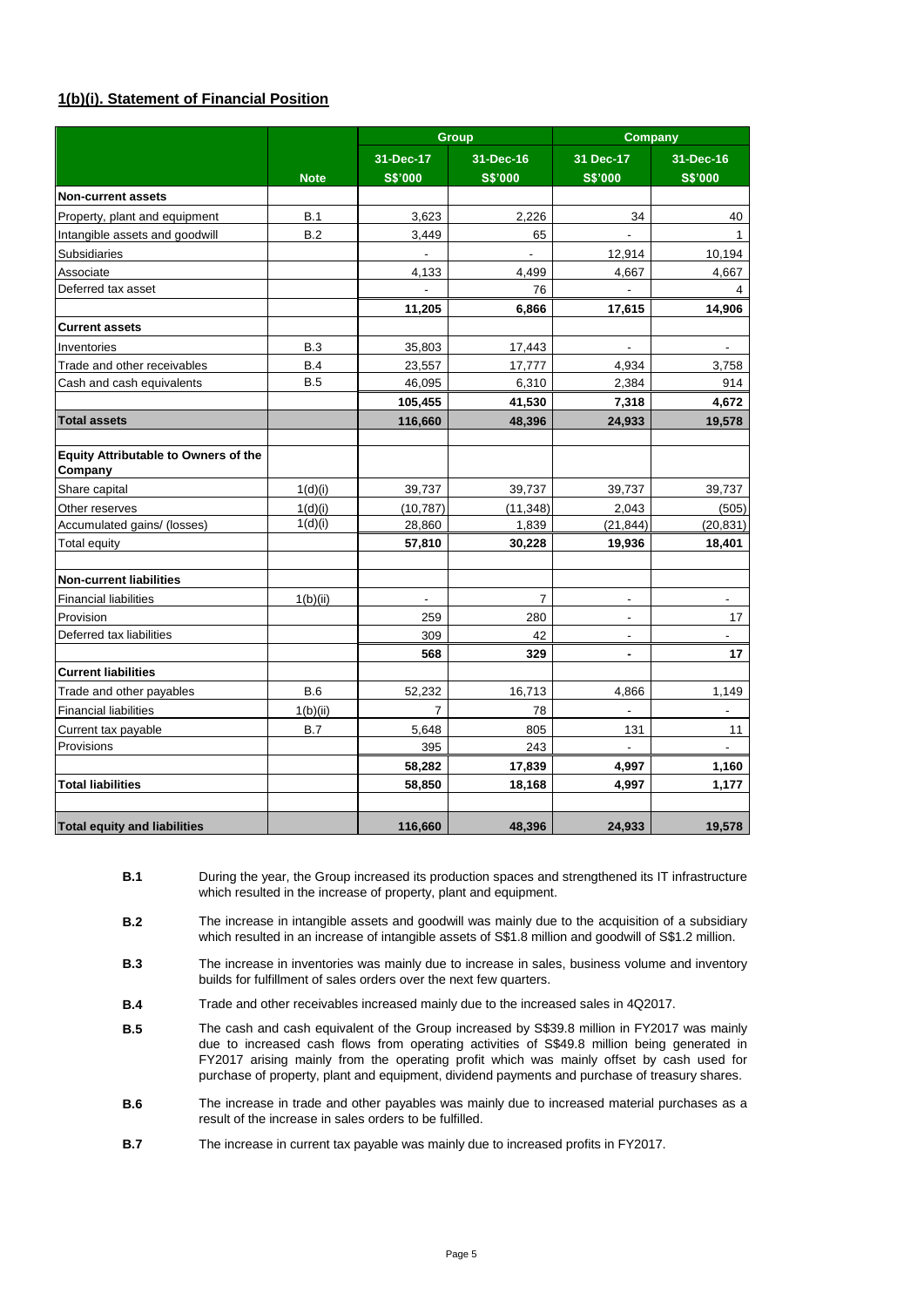# **1(b)(ii). Group Borrowings and Debt Securities**

|                                                    | 31-Dec-17<br><b>S\$'000</b> | 31-Dec-16<br><b>S\$'000</b> |
|----------------------------------------------------|-----------------------------|-----------------------------|
| Amount repayable in one year or less, or on demand |                             |                             |
| - Secured short term borrowing                     |                             |                             |
| - Secured finance lease liabilities                |                             | 78                          |
|                                                    |                             | 78                          |
| Amount repayable after one year                    |                             |                             |
| - Secured finance lease liabilities                |                             |                             |
|                                                    |                             |                             |
| Total                                              |                             | 85                          |

The finance lease liabilities are secured by both the corporate guarantee from AEM Holdings Ltd and fixed charge on the equipment being financed.

# **1(c). Consolidated Cash Flow Statement**

|                                                  |             | 4Q2017                   | 4Q2016         | <b>FY2017</b>            | <b>FY2016</b>  |
|--------------------------------------------------|-------------|--------------------------|----------------|--------------------------|----------------|
|                                                  | <b>Note</b> | <b>S\$'000</b>           | <b>S\$'000</b> | <b>S\$'000</b>           | <b>S\$'000</b> |
| <b>Operating activities</b>                      |             |                          |                |                          |                |
| Profit from continuing operations                |             | 9,713                    | 837            | 31,489                   | 4,766          |
| Loss from discontinued operations                |             |                          |                |                          | (109)          |
| Profit for the period                            |             | 9,713                    | 837            | 31,489                   | 4,657          |
| Adjustments for:                                 |             |                          |                |                          |                |
| Depreciation and amortisation                    |             | 228                      | 186            | 698                      | 855            |
| Provision reversed for impairment loss           |             |                          |                |                          |                |
| on property, plant and equipment                 |             |                          | (213)          | $\overline{\phantom{a}}$ | (213)          |
| Gain/ (loss) on disposal of property,            |             |                          |                |                          |                |
| plant and equipment                              |             | $\overline{\phantom{a}}$ | (19)           | (3)                      | 7              |
| Fixed asset written off                          |             | ÷,                       | 1              |                          | $\mathbf{1}$   |
| Loss on liquidation & disposal of                |             |                          |                |                          |                |
| dormant subsidiaries                             |             | $\overline{\phantom{a}}$ | 463            | 695                      | 448            |
| Refund of property tax                           |             | ٠                        | ٠              | (76)                     | $\blacksquare$ |
| Allowance for inventory obsolescence             |             |                          |                |                          |                |
| reversed                                         |             | (155)                    | (202)          | (692)                    | (801)          |
| Interest income                                  |             | (58)                     | (1)            | (73)                     | (16)           |
| Interest expense                                 |             | 10                       | 5              | 37                       | 21             |
| Provision (reversed)/ provided for<br>warranties |             | (53)                     | 72             |                          | 29             |
| Equity settled share based payment               |             |                          |                |                          |                |
| transactions                                     |             | 1,581                    | 500            | 2,299                    | 529            |
| Tax expense                                      |             | 906                      | 430            | 5,362                    | 1,325          |
| Share of loss from equity accounted              |             |                          |                |                          |                |
| investee, net of tax                             |             | 151                      | 220            | 105                      | 449            |
| Operating profit before working                  |             |                          |                |                          |                |
| capital changes                                  |             | 12,323                   | 2,280          | 39,841                   | 7,291          |
|                                                  |             |                          |                |                          |                |
| Changes in:                                      |             |                          |                |                          |                |
| Inventories                                      |             | 1,010                    | (4, 238)       | (19, 584)                | (7, 271)       |
| Trade and other receivables                      |             | 2,359                    | (425)          | (7, 269)                 | (6,961)        |
| Trade and other payables                         |             | 13,214                   | 1.324          | 37,068                   | 5,290          |
| Cash from/ (used in) operations                  |             | 28,906                   | (1,058)        | 50,056                   | (1,651)        |
| Income tax recovered/ (paid)                     |             | 126                      | (141)          | (274)                    |                |
| Cash flows from/ (used in) operating             |             |                          |                |                          |                |
| activities                                       |             | 29,032                   | (1, 199)       | 49,782                   | (1,651)        |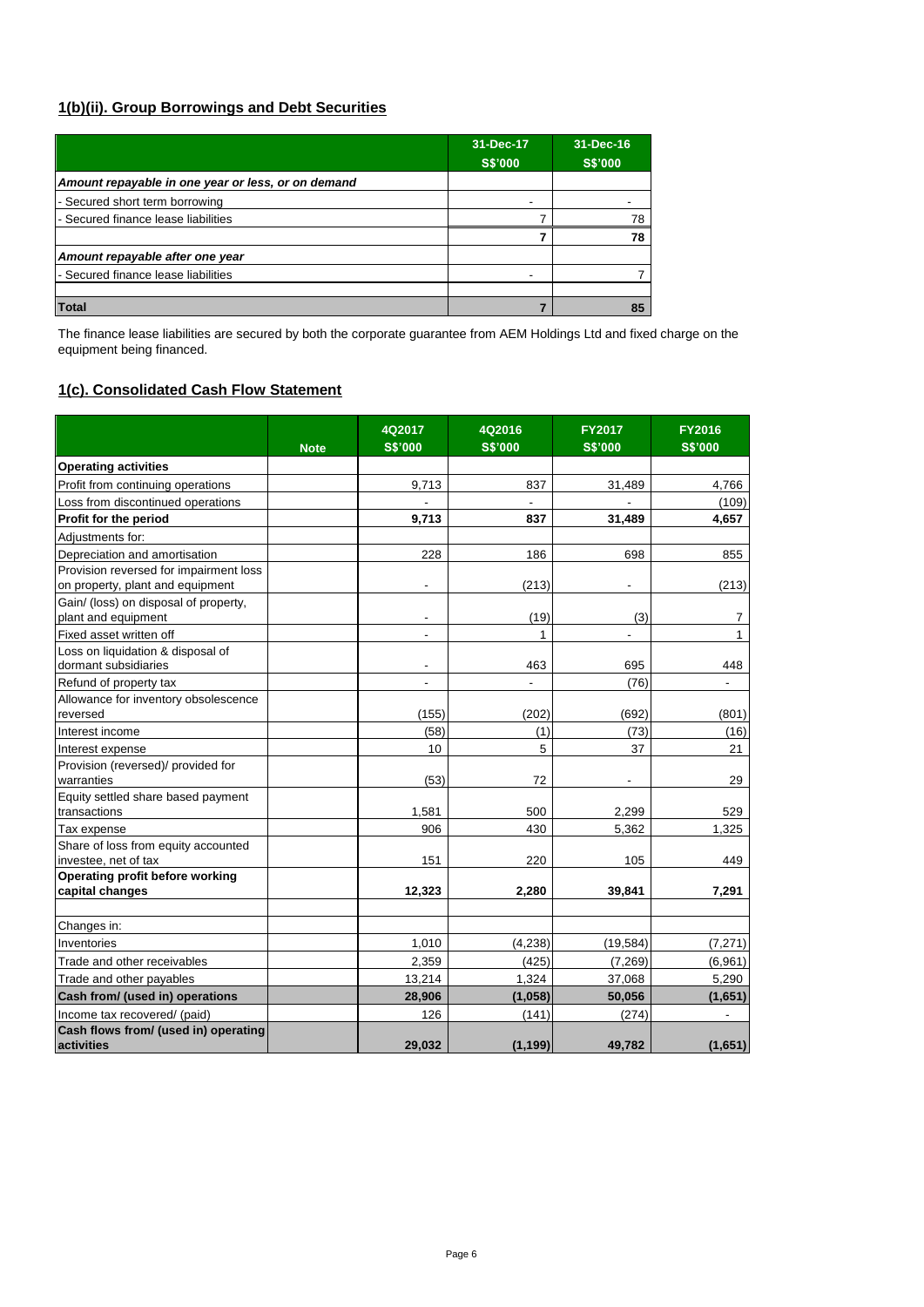# **1(c). Consolidated Cash Flow Statement (Cont'd)**

|                                                                           | <b>Note</b> | 4Q2017<br><b>S\$'000</b> | 4Q2016<br><b>S\$'000</b>     | <b>FY2017</b><br><b>S\$'000</b> | <b>FY2016</b><br><b>S\$'000</b> |
|---------------------------------------------------------------------------|-------------|--------------------------|------------------------------|---------------------------------|---------------------------------|
| <b>Investing activities</b>                                               |             |                          |                              |                                 |                                 |
| Interest income                                                           |             | 58                       | 1                            | 73                              | 16                              |
| Purchase of property, plant and                                           |             |                          |                              |                                 |                                 |
| equipment                                                                 |             | (1, 582)                 | (310)                        | (2, 110)                        | (605)                           |
| Proceeds from disposal of subsidiary                                      |             |                          | $\frac{1}{2}$                |                                 | 2.740                           |
| Refund of property tax                                                    |             | $\blacksquare$           | ÷,                           | 76                              |                                 |
| Proceeds from sale of property, plant<br>and equipment                    |             | $\overline{\phantom{0}}$ | 25                           | 3                               | 25                              |
| Net cash inflow from disposal of<br>discontinued operation                |             |                          | $\qquad \qquad \blacksquare$ |                                 | 1,351                           |
| Acquisition of intangible assets                                          |             | (398)                    | (3)                          | (423)                           | (4)                             |
| Acquisition of equity-accounted                                           |             |                          |                              |                                 |                                 |
| investee                                                                  |             | ÷,                       | (897)                        |                                 | (4,667)                         |
| Acquisition of subsidiary, net cash                                       |             |                          |                              |                                 |                                 |
| acquired                                                                  |             | 45                       |                              | 45                              |                                 |
| Net cash used in investing activities                                     |             | (1, 877)                 | (1, 184)                     | (2, 336)                        | (1, 144)                        |
| <b>Financing activities</b>                                               |             |                          |                              |                                 |                                 |
| Interest paid                                                             |             | (10)                     | 9                            | (37)                            | (7)                             |
| Repayment of finance lease liabilities                                    |             | (24)                     | (33)                         | (82)                            | (90)                            |
| Proceeds from short term borrowings                                       |             | $\overline{a}$           | $\overline{\phantom{a}}$     | 1,351                           | $\blacksquare$                  |
| Repayment of short term borrowings                                        |             |                          |                              | (1, 351)                        |                                 |
| Dividend payment                                                          |             | (3,621)                  |                              | (4, 467)                        | (658)                           |
| Purchase of treasury shares                                               |             | (1, 754)                 | (290)                        | (1,961)                         | (775)                           |
| Share options exercised                                                   |             | 141                      |                              | 146                             |                                 |
| Net cash used in financing activities                                     |             | (5, 268)                 | (314)                        | (6, 401)                        | (1,530)                         |
|                                                                           |             |                          |                              |                                 |                                 |
| Net increased/ (decreased) in cash                                        |             |                          |                              |                                 |                                 |
| and cash equivalents                                                      |             | 21,887                   | (2,700)                      | 41,045                          | (4, 325)                        |
| Cash and cash equivalents at                                              |             |                          |                              |                                 |                                 |
| beginning of period                                                       |             | 25,012                   | 8,405                        | 6,310                           | 10,363                          |
| Effect of exchange rate changes on<br>balances held in foreign currencies |             | (804)                    | 605                          | (1,260)                         | 272                             |
| Cash and cash equivalents at end of<br>period                             |             | 46,095                   | 6,310                        | 46,095                          | 6,310                           |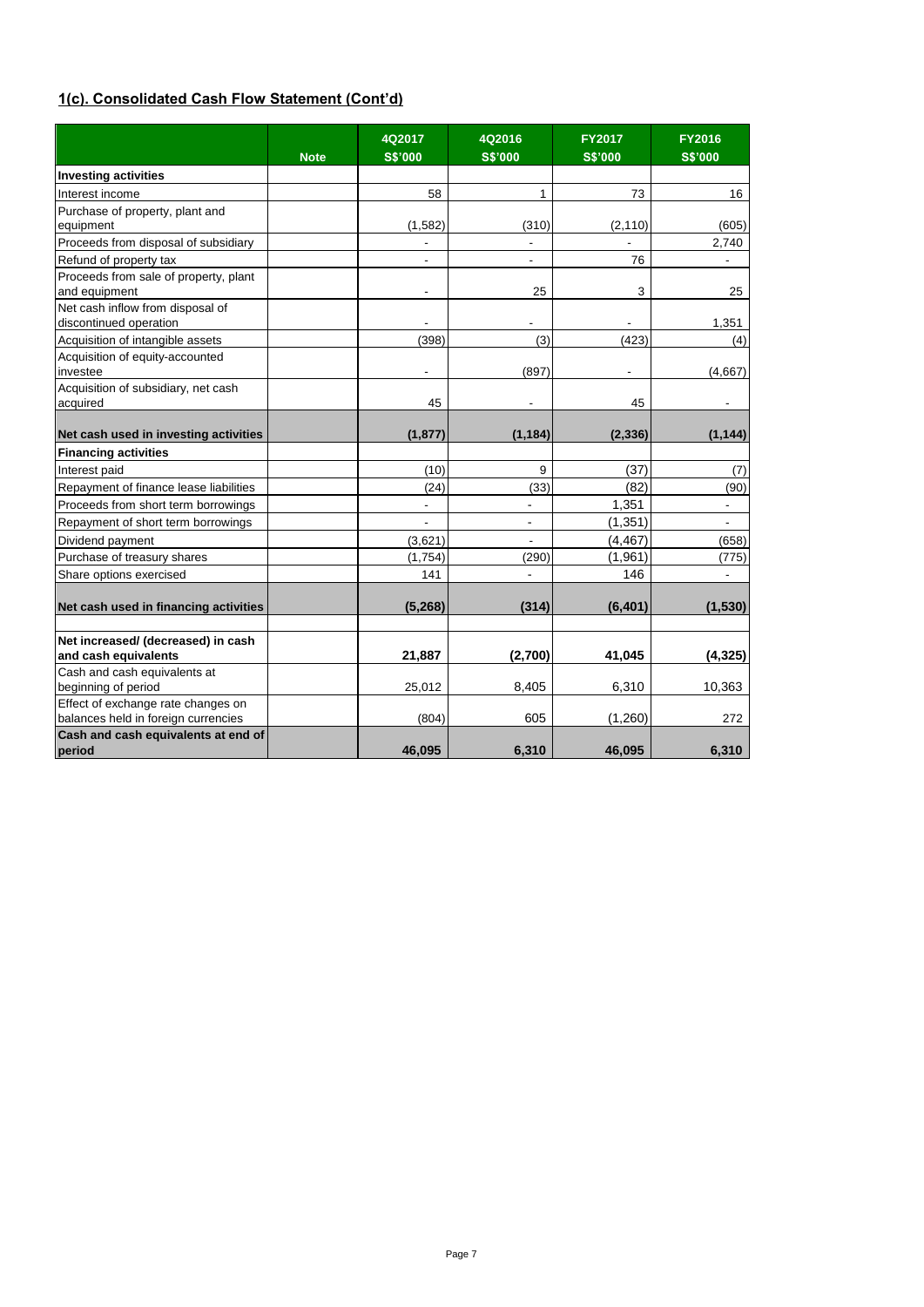# **1(d)(i). Statements of Changes in Equity**

|                                                         | <b>Share</b><br>capital<br><b>S\$'000</b> | <b>Treasury share</b><br>reserve<br><b>S\$'000</b> | <b>Capital reserve</b><br><b>S\$'000</b> | <b>Share</b><br>compensation<br>reserve<br><b>S\$'000</b> | <b>Currency</b><br>translation<br>reserve<br><b>S\$'000</b> | <b>Retained</b><br>earnings<br><b>S\$'000</b> | <b>Total Equity</b><br><b>S\$'000</b> |
|---------------------------------------------------------|-------------------------------------------|----------------------------------------------------|------------------------------------------|-----------------------------------------------------------|-------------------------------------------------------------|-----------------------------------------------|---------------------------------------|
| Group                                                   |                                           |                                                    |                                          |                                                           |                                                             |                                               |                                       |
| As at 1 Jan 2016                                        | 39,737                                    | (489)                                              | 214                                      | 230                                                       | (13,030)                                                    | (2, 160)                                      | 24,502                                |
| Changes in equity for                                   |                                           |                                                    |                                          |                                                           |                                                             |                                               |                                       |
| the period                                              |                                           |                                                    |                                          |                                                           |                                                             |                                               |                                       |
| Profit for the period                                   | $\blacksquare$                            | $\overline{\phantom{a}}$                           | ٠                                        | ٠                                                         | $\overline{\phantom{a}}$                                    | 241                                           | 241                                   |
| Foreign currency                                        |                                           |                                                    |                                          |                                                           |                                                             |                                               |                                       |
| translation differences                                 | $\overline{\phantom{a}}$                  | $\overline{\phantom{a}}$                           | $\overline{\phantom{a}}$                 | $\overline{a}$                                            | $(424)^{*}$                                                 | $\overline{\phantom{a}}$                      | (424)                                 |
| <b>Total comprehensive</b><br>(loss)/ income for the    |                                           |                                                    |                                          |                                                           |                                                             |                                               |                                       |
| period                                                  | $\blacksquare$                            |                                                    |                                          | ۰                                                         | (424)                                                       | 241                                           | (183)                                 |
|                                                         | $\overline{a}$                            |                                                    |                                          |                                                           |                                                             |                                               |                                       |
| Own shares acquired<br><b>Total transactions with</b>   |                                           | (105)                                              | $\blacksquare$                           | $\overline{\phantom{a}}$                                  |                                                             | $\blacksquare$                                | (105)                                 |
| owners for the period                                   | $\blacksquare$                            | (105)                                              | $\blacksquare$                           | ٠                                                         |                                                             |                                               | (105)                                 |
| As at 31 Mar 2016                                       | 39,737                                    | (594)                                              | 214                                      | 230                                                       | (13, 454)                                                   | (1, 919)                                      | 24,214                                |
| Profit for the period                                   | ä,                                        | ä,                                                 | $\overline{a}$                           | $\overline{a}$                                            | ä,                                                          |                                               |                                       |
| Foreign currency                                        |                                           |                                                    |                                          |                                                           |                                                             | 1,338                                         | 1,338                                 |
| translation differences                                 | $\blacksquare$                            | $\overline{\phantom{a}}$                           | ÷,                                       | ÷,                                                        | (437)                                                       |                                               | (437)                                 |
| Disposal of a dormant                                   |                                           |                                                    |                                          |                                                           |                                                             |                                               |                                       |
| subsidiary                                              | $\blacksquare$                            |                                                    | (53)                                     |                                                           | 852                                                         |                                               | 799                                   |
| Total comprehensive                                     |                                           |                                                    |                                          |                                                           |                                                             |                                               |                                       |
| (loss)/ income for the                                  |                                           |                                                    |                                          |                                                           |                                                             |                                               |                                       |
| period                                                  | $\blacksquare$                            | $\blacksquare$                                     | (53)                                     | ۰                                                         | 415                                                         | 1,338                                         | 1,700                                 |
| Own shares acquired                                     | $\overline{a}$                            | (157)                                              | ä,                                       | ÷,                                                        |                                                             |                                               | (157)                                 |
| Dividend declared                                       | $\overline{\phantom{a}}$                  | $\blacksquare$                                     | ä,                                       | $\overline{a}$                                            | ä,                                                          | (440)                                         | (440)                                 |
| <b>Total transactions with</b>                          |                                           |                                                    |                                          |                                                           |                                                             |                                               |                                       |
| owners for the period                                   |                                           | (157)                                              |                                          |                                                           |                                                             | (440)                                         | (597)                                 |
| As at 30 Jun 2016                                       | 39,737                                    | (751)                                              | 161                                      | 230                                                       | (13, 039)                                                   | (1,021)                                       | 25,317                                |
| Profit for the period                                   | $\overline{\phantom{a}}$                  | $\blacksquare$                                     | $\overline{\phantom{0}}$                 | ٠                                                         | ÷,                                                          | 2,242                                         | 2,242                                 |
| Foreign currency                                        |                                           |                                                    |                                          |                                                           |                                                             |                                               |                                       |
| translation differences                                 | $\overline{\phantom{a}}$                  | ٠                                                  | ۰                                        | ٠                                                         | 174                                                         |                                               | 174                                   |
| <b>Total comprehensive</b><br>income for the period     | $\blacksquare$                            | $\blacksquare$                                     | $\blacksquare$                           | ۰                                                         | 174                                                         | 2,242                                         | 2,416                                 |
| Issue of share options                                  | $\blacksquare$                            | $\blacksquare$                                     | $\blacksquare$                           | 29                                                        | $\blacksquare$                                              |                                               | 29                                    |
| Own shares acquired                                     | $\blacksquare$                            | (225)                                              | ä,                                       | $\overline{a}$                                            | $\overline{a}$                                              | $\overline{\phantom{a}}$                      | (225)                                 |
| Dividend declared                                       | $\blacksquare$                            | $\blacksquare$                                     | ä,                                       | $\overline{a}$                                            | $\overline{\phantom{a}}$                                    | (218)                                         | (218)                                 |
| <b>Total transactions with</b>                          |                                           |                                                    |                                          |                                                           |                                                             |                                               |                                       |
| owners for the period                                   | $\blacksquare$                            | (225)                                              |                                          | 29                                                        |                                                             | (218)                                         | (414)                                 |
| As at 30 Sep 2016                                       | 39,737                                    | (976)                                              | 161                                      | 259                                                       | (12, 865)                                                   | 1,003                                         | 27,319                                |
| Profit for the period                                   |                                           | $\overline{\phantom{a}}$                           | $\overline{a}$                           | $\overline{a}$                                            |                                                             | 836                                           | 836                                   |
| Foreign currency                                        |                                           |                                                    |                                          |                                                           |                                                             |                                               |                                       |
| translation differences                                 | $\overline{\phantom{a}}$                  | $\overline{\phantom{a}}$                           | $\overline{\phantom{0}}$                 | ٠                                                         | 1,861                                                       |                                               | 1,861                                 |
| <b>Total comprehensive</b>                              |                                           |                                                    |                                          |                                                           |                                                             |                                               |                                       |
| income for the period                                   | $\blacksquare$                            | $\blacksquare$                                     | ٠                                        | $\blacksquare$                                            | 1,861                                                       | 836                                           | 2,697                                 |
| Issue of performance                                    |                                           |                                                    |                                          |                                                           |                                                             |                                               |                                       |
| shares                                                  | ٠                                         | $\blacksquare$                                     | $\blacksquare$                           | 500                                                       | ٠                                                           | ٠                                             | 500                                   |
| Own shares acquired                                     | $\overline{\phantom{a}}$                  | (288)                                              | L.                                       | $\overline{a}$                                            | $\overline{a}$                                              | $\blacksquare$                                | (288)                                 |
| <b>Total transactions with</b><br>owners for the period | $\qquad \qquad \blacksquare$              | (288)                                              |                                          | 500                                                       |                                                             |                                               | 212                                   |
|                                                         |                                           |                                                    |                                          |                                                           |                                                             |                                               |                                       |
| As at 31 Dec 2016                                       | 39,737                                    | (1, 264)                                           | 161                                      | 759                                                       | (11,004)                                                    | 1,839                                         | 30,228                                |

*\* The net exchange difference arose mainly from translation of subsidiaries' and associates' net assets and liabilities whose functional currency other than SGD.*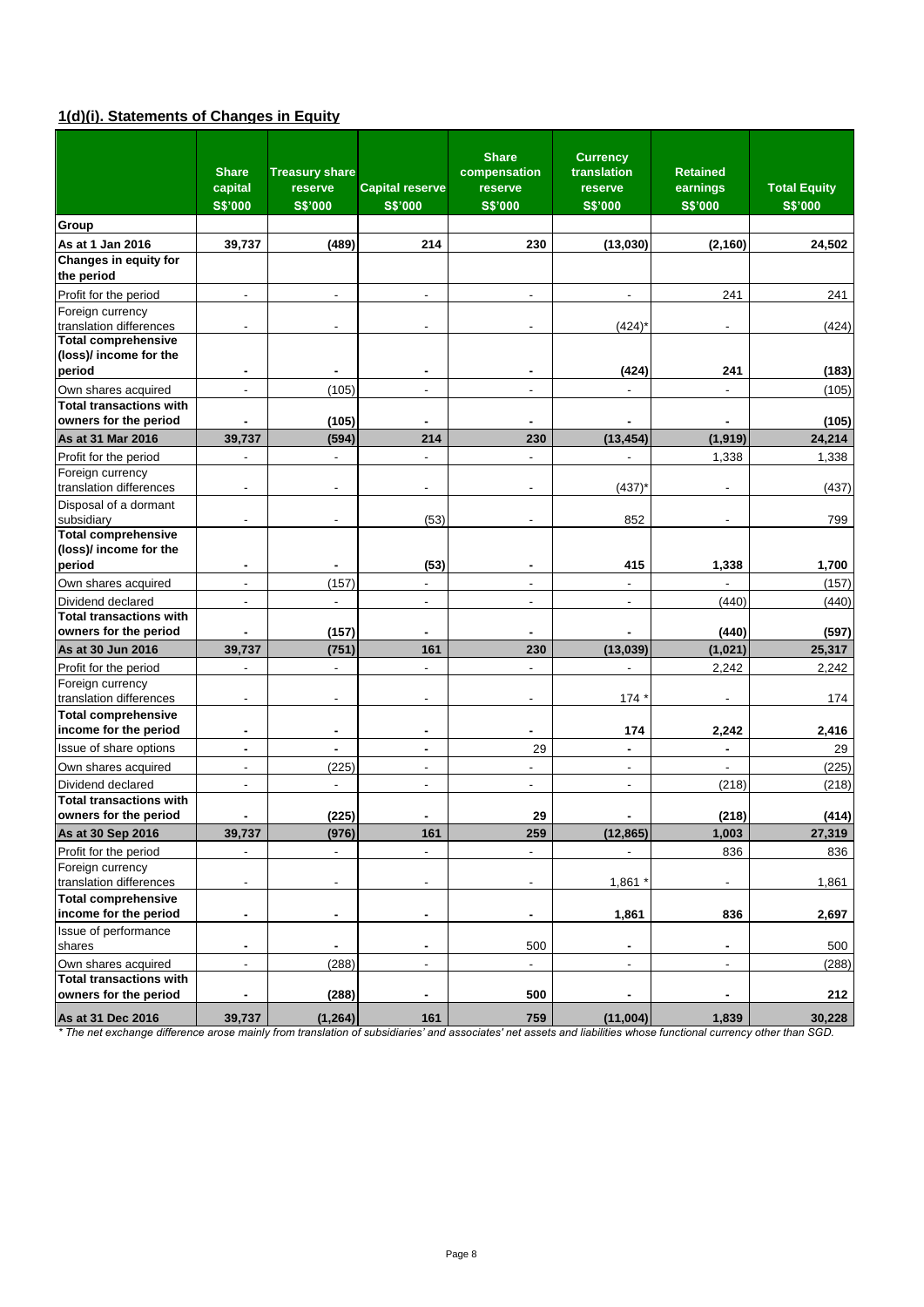# **1(d)(i). Statements of Changes in Equity (Cont'd)**

|                                                         | <b>Share</b><br>capital<br><b>S\$'000</b> | <b>Treasury share</b><br>reserve<br><b>S\$'000</b> | <b>Capital reserve</b><br><b>S\$'000</b> | <b>Share</b><br>compensation<br>reserve<br><b>S\$'000</b> | <b>Currency</b><br>translation<br>reserve<br><b>S\$'000</b> | <b>Retained</b><br>earnings<br><b>S\$'000</b> | <b>S\$'000</b>     |
|---------------------------------------------------------|-------------------------------------------|----------------------------------------------------|------------------------------------------|-----------------------------------------------------------|-------------------------------------------------------------|-----------------------------------------------|--------------------|
| Group                                                   |                                           |                                                    |                                          |                                                           |                                                             |                                               |                    |
| As at 1 Jan 2017                                        | 39,737                                    | (1, 264)                                           | 161                                      | 759                                                       | (11,004)                                                    | 1,839                                         | 30,228             |
| Changes in equity for                                   |                                           |                                                    |                                          |                                                           |                                                             |                                               |                    |
| the period                                              |                                           |                                                    |                                          |                                                           |                                                             |                                               |                    |
| Profit for the period                                   | $\overline{\phantom{a}}$                  | $\overline{\phantom{a}}$                           | $\overline{\phantom{a}}$                 | $\blacksquare$                                            | $\overline{\phantom{a}}$                                    | 4,136                                         | 4,136              |
| Foreign currency<br>translation differences             |                                           |                                                    |                                          |                                                           | (683)                                                       |                                               | (683)              |
| Liquidation of a dormant<br>subsidiary                  | $\blacksquare$                            |                                                    |                                          |                                                           | 695                                                         |                                               | 695                |
| <b>Total comprehensive</b>                              |                                           |                                                    |                                          |                                                           |                                                             |                                               |                    |
| income for the period                                   | $\blacksquare$                            | $\blacksquare$                                     | $\blacksquare$                           | $\blacksquare$                                            | 12                                                          | 4,136                                         | 4,148              |
| Own shares acquired<br>Issue of shares under            | $\overline{\phantom{a}}$                  | (25)                                               | $\blacksquare$                           | $\blacksquare$                                            | $\overline{\phantom{a}}$                                    |                                               | (25)               |
| Performance Share Plan                                  |                                           | 324                                                |                                          | (114)                                                     |                                                             |                                               | 210                |
| Issue of share options                                  | ÷,                                        |                                                    | $\blacksquare$                           | 127                                                       |                                                             |                                               | 127                |
| <b>Total transactions with</b>                          |                                           |                                                    |                                          |                                                           |                                                             |                                               |                    |
| owners for the period                                   |                                           | 299                                                |                                          | 13                                                        |                                                             |                                               | 312                |
| As at 31 Mar 2017                                       | 39,737                                    | (965)                                              | 161                                      | 772                                                       | (10, 992)                                                   | 5,975                                         | 34,688             |
| Profit for the period<br>Foreign currency               | $\blacksquare$                            | $\blacksquare$                                     | $\overline{\phantom{0}}$                 | $\qquad \qquad \blacksquare$                              | $\overline{\phantom{a}}$                                    | 8,213                                         | 8,213              |
| translation differences<br><b>Total comprehensive</b>   |                                           | $\blacksquare$                                     | ٠                                        | ٠                                                         | (576)                                                       |                                               | (576)              |
| (loss)/ income for the<br>period                        | $\blacksquare$                            |                                                    | $\blacksquare$                           | ٠                                                         | (576)                                                       | 8,213                                         | 7,637              |
| Own shares acquired                                     | $\blacksquare$                            | (20)                                               | $\overline{a}$                           | ٠                                                         | $\overline{\phantom{a}}$                                    |                                               | (20)               |
| Issue of shares under                                   |                                           |                                                    |                                          |                                                           |                                                             |                                               |                    |
| Performance Share Plan                                  | $\blacksquare$                            | 25                                                 | $\overline{\phantom{a}}$                 | 84                                                        | $\overline{\phantom{a}}$                                    | $\overline{\phantom{a}}$                      | 109                |
| Share options exercised                                 | $\blacksquare$                            | 16                                                 |                                          | (11)                                                      | $\overline{\phantom{a}}$                                    | $\overline{a}$                                | 5                  |
| Dividend declared                                       | $\overline{\phantom{a}}$                  |                                                    | $\blacksquare$                           | $\blacksquare$                                            | $\blacksquare$                                              | (846)                                         | (846)              |
| <b>Total transactions with</b><br>owners for the period |                                           | 21                                                 |                                          | 73                                                        |                                                             | (846)                                         | (752)              |
| As at 30 Jun 2017                                       | 39,737                                    | (944)                                              | 161                                      | 845                                                       | (11, 568)                                                   | 13,342                                        | 41,573             |
| Profit for the period                                   | $\blacksquare$                            | $\blacksquare$                                     | ÷.                                       | $\overline{a}$                                            |                                                             | 9,427                                         | 9,427              |
| Foreign currency                                        |                                           |                                                    |                                          |                                                           |                                                             |                                               |                    |
| translation differences<br><b>Total comprehensive</b>   |                                           |                                                    |                                          |                                                           | (966)                                                       |                                               | (966)              |
| (loss)/ income for the<br>period                        | $\blacksquare$                            |                                                    | $\blacksquare$                           | ٠                                                         | (966)                                                       | 9,427                                         | 8,461              |
| Own shares acquired                                     | $\overline{\phantom{a}}$                  | (162)                                              | $\blacksquare$                           | $\blacksquare$                                            |                                                             |                                               | (162)              |
| Issue of shares under                                   |                                           |                                                    |                                          |                                                           |                                                             |                                               |                    |
| Performance Share Plan                                  | $\overline{\phantom{a}}$                  | 16                                                 | $\overline{\phantom{a}}$                 | 48                                                        | $\overline{\phantom{a}}$                                    | $\overline{\phantom{a}}$                      | 64                 |
| Issue of share options                                  | $\overline{\phantom{a}}$                  | ٠                                                  | $\overline{\phantom{a}}$                 | 31                                                        | $\overline{\phantom{a}}$                                    | ۰                                             | 31                 |
| <b>Total transactions with</b><br>owners for the period |                                           | (146)                                              |                                          | 79                                                        |                                                             |                                               | (67)               |
| As at 30 Sep 2017                                       | 39,737                                    | (1,090)                                            | 161                                      | 925                                                       | (12, 534)                                                   | 22,769                                        | 49,968             |
| Profit for the period                                   |                                           | ÷,                                                 | $\overline{a}$                           | $\qquad \qquad \blacksquare$                              |                                                             | 9,713                                         | 9,713              |
| Foreign currency<br>translation differences             | $\overline{\phantom{a}}$                  |                                                    |                                          |                                                           | (458)                                                       |                                               | (458)              |
| <b>Total comprehensive</b>                              |                                           |                                                    |                                          |                                                           |                                                             |                                               |                    |
| (loss)/ income for the<br>period                        |                                           |                                                    |                                          |                                                           |                                                             |                                               |                    |
| Issue of shares related to                              | $\blacksquare$                            | $\blacksquare$                                     | $\blacksquare$                           | $\blacksquare$                                            | (458)                                                       | 9,713                                         | 9,255              |
| business combination                                    | $\overline{\phantom{a}}$                  | 376                                                | 1,148                                    | $\overline{\phantom{a}}$                                  | $\blacksquare$                                              |                                               | 1,524              |
| Own shares acquired                                     | $\blacksquare$                            | (1,754)                                            | $\frac{1}{2}$                            | $\overline{\phantom{a}}$                                  | $\overline{\phantom{a}}$                                    | $\blacksquare$                                | (1,754)            |
| Issue of shares under<br>Performance Share Plan         | $\overline{\phantom{a}}$                  |                                                    | $\blacksquare$                           | 2,296                                                     | $\blacksquare$                                              |                                               | 2,296              |
| Share options exercised                                 | $\blacksquare$                            | 294                                                | $\overline{\phantom{a}}$                 | (152)                                                     | $\blacksquare$                                              |                                               | 142                |
| Dividend declared                                       | $\blacksquare$                            | $\overline{\phantom{a}}$                           | $\overline{\phantom{a}}$                 | $\blacksquare$                                            | $\overline{\phantom{a}}$                                    | (3,621)                                       | (3,621)            |
| <b>Total transactions with</b>                          |                                           |                                                    |                                          |                                                           |                                                             |                                               |                    |
| owners for the period<br>As at 31 Dec 2017              | 39,737                                    | (1,084)<br>(2, 174)                                | 1,148<br>1,309                           | 2,144<br>3,069                                            | (12, 991)                                                   | (3,621)<br>28,860                             | (1, 413)<br>57,810 |
|                                                         |                                           |                                                    |                                          |                                                           |                                                             |                                               |                    |

*\* The net exchange difference arose mainly from translation of subsidiaries' and associates' net assets and liabilities whose functional currency other than SGD.*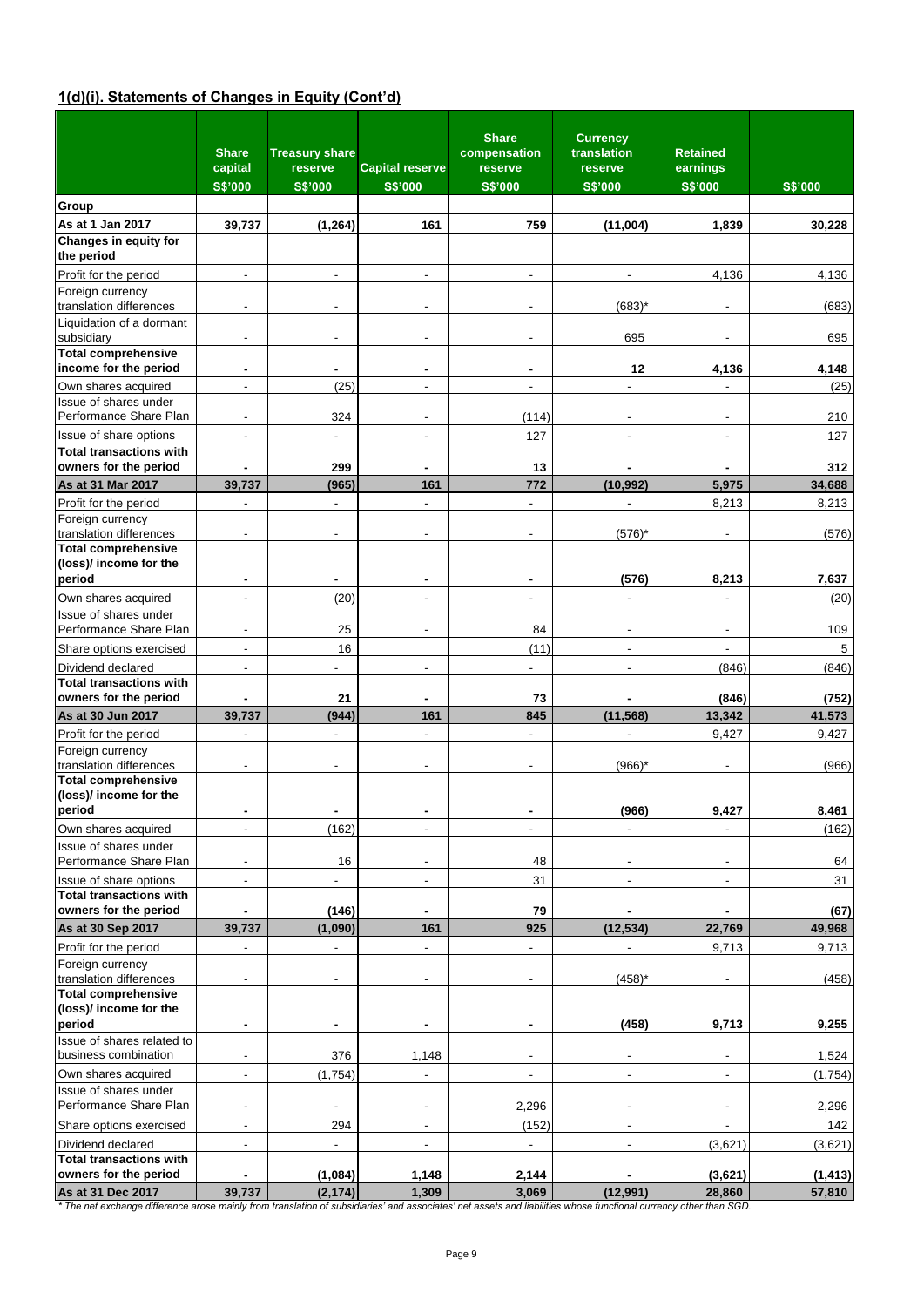# **1(d)(i). Statements of Changes in Equity (Cont'd)**

|                                                 | <b>Share capital</b><br><b>S\$'000</b> | <b>Treasury share</b><br>reserve<br><b>S\$'000</b> | <b>Capital reserve</b><br><b>S\$'000</b> | <b>Share</b><br>compensation<br>reserve<br><b>S\$'000</b> | <b>Retained</b><br>earnings<br><b>S\$'000</b> | <b>Total Equity</b><br>S\$'000 |
|-------------------------------------------------|----------------------------------------|----------------------------------------------------|------------------------------------------|-----------------------------------------------------------|-----------------------------------------------|--------------------------------|
| Company                                         |                                        |                                                    |                                          |                                                           |                                               |                                |
| As at 1 Jan 2016                                | 39,737                                 | (489)                                              | $\blacksquare$                           | 230                                                       | (22, 711)                                     | 16,767                         |
| Changes in equity for the period                |                                        |                                                    |                                          |                                                           |                                               |                                |
| Own shares acquired                             | $\overline{\phantom{a}}$               | (105)                                              | $\overline{a}$                           | $\overline{\phantom{0}}$                                  |                                               | (105)                          |
| Total comprehensive income                      |                                        |                                                    | ٠                                        | $\overline{\phantom{0}}$                                  | 88                                            | 88                             |
| As at 31 Mar 2016                               | 39,737                                 | (594)                                              | ۰                                        | 230                                                       | (22, 623)                                     | 16,750                         |
| Own shares acquired                             |                                        | (157)                                              | ٠                                        | ٠                                                         |                                               | (157)                          |
| Dividend declared                               | $\overline{\phantom{a}}$               | $\overline{\phantom{0}}$                           | $\overline{a}$                           | $\overline{\phantom{0}}$                                  | (440)                                         | (440)                          |
| Total comprehensive income                      |                                        | $\overline{\phantom{a}}$                           | $\overline{a}$                           | ٠                                                         | 2,732                                         | 2,732                          |
| As at 30 Jun 2016                               | 39,737                                 | (751)                                              | ٠                                        | 230                                                       | (20, 331)                                     | 18,885                         |
| Own shares acquired                             | $\blacksquare$                         | (224)                                              | ٠                                        | $\overline{\phantom{0}}$                                  |                                               | (224)                          |
| Dividend declared                               | $\blacksquare$                         | $\overline{\phantom{a}}$                           | $\overline{\phantom{a}}$                 | $\blacksquare$                                            | (218)                                         | (218)                          |
| Total comprehensive income                      | ۰                                      | -                                                  |                                          | $\blacksquare$                                            | 464                                           | 464                            |
| Issue of shares under Performance<br>Share Plan |                                        | $\blacksquare$                                     | ۰                                        | 29                                                        |                                               | 29                             |
| As at 30 Sep 2016                               | 39,737                                 | (975)                                              | ۰                                        | 259                                                       | (20, 085)                                     | 18,936                         |
| Own shares acquired                             |                                        | (289)                                              | -                                        | -                                                         |                                               | (289)                          |
| Total comprehensive loss                        | $\overline{\phantom{a}}$               | $\overline{\phantom{a}}$                           | $\overline{\phantom{a}}$                 | $\blacksquare$                                            | (746)                                         | (746)                          |
| Issue of shares under Performance<br>Share Plan |                                        | ٠                                                  | $\overline{a}$                           | 500                                                       |                                               | 500                            |
| As at 31 Dec 2016                               | 39,737                                 | (1, 264)                                           | -                                        | 759                                                       | (20, 831)                                     | 18,401                         |

|                                                    | <b>Share capital</b><br><b>S\$'000</b> | <b>Treasury share</b><br>reserve<br><b>S\$'000</b> | <b>Capital reserve</b><br><b>S\$'000</b> | <b>Share</b><br>compensation<br>reserve<br><b>S\$'000</b> | <b>Retained</b><br>earnings<br><b>S\$'000</b> | <b>Total Equity</b><br><b>S\$'000</b> |
|----------------------------------------------------|----------------------------------------|----------------------------------------------------|------------------------------------------|-----------------------------------------------------------|-----------------------------------------------|---------------------------------------|
| Company                                            |                                        |                                                    |                                          |                                                           |                                               |                                       |
| As at 1 Jan 2017                                   | 39.737                                 | (1, 264)                                           | $\blacksquare$                           | 759                                                       | (20.831)                                      | 18,401                                |
| Changes in equity for the period                   |                                        |                                                    |                                          |                                                           |                                               |                                       |
| Own shares acquired                                | ٠                                      | (25)                                               | ٠                                        | $\overline{\phantom{0}}$                                  | $\overline{\phantom{a}}$                      | (25)                                  |
| Issue of shares under Performance<br>Share Plan    | $\overline{\phantom{a}}$               | 324                                                |                                          | (114)                                                     |                                               | 210                                   |
| Issue of share options                             | ÷,                                     |                                                    | ÷,                                       | 127                                                       |                                               | 127                                   |
| Total comprehensive income                         |                                        |                                                    | ÷,                                       |                                                           | 957                                           | 957                                   |
| As at 31 Mar 2017                                  | 39,737                                 | (965)                                              | ۰                                        | 772                                                       | (19, 874)                                     | 19,670                                |
| Own shares acquired                                |                                        | (20)                                               | ٠                                        | L,                                                        |                                               | (20)                                  |
| Issue of shares under Performance<br>Share Plan    | $\overline{\phantom{a}}$               | 25                                                 | $\overline{\phantom{a}}$                 | 84                                                        | $\overline{\phantom{a}}$                      | 109                                   |
| Share options exercised                            | $\overline{\phantom{a}}$               | 16                                                 | ٠                                        | (11)                                                      | $\blacksquare$                                | 5                                     |
| Dividend declared                                  | $\blacksquare$                         | ÷,                                                 | ٠                                        | L,                                                        | (846)                                         | (846)                                 |
| Total comprehensive income                         |                                        | ٠                                                  | $\overline{\phantom{a}}$                 | ۰                                                         | 1,628                                         | 1,628                                 |
| As at 30 Jun 2017                                  | 39,737                                 | (944)                                              | ۰                                        | 846                                                       | (19,092)                                      | 20,547                                |
| Own shares acquired                                | ÷,                                     | (162)                                              | $\qquad \qquad \blacksquare$             | ÷,                                                        |                                               | (162)                                 |
| Issue of shares under Performance<br>Share Plan    | $\blacksquare$                         | 16                                                 | $\overline{\phantom{a}}$                 | 48                                                        | $\blacksquare$                                | 64                                    |
| Issue of share options                             | $\overline{\phantom{a}}$               | ٠                                                  | $\overline{a}$                           | 31                                                        |                                               | 31                                    |
| Total comprehensive income                         |                                        | $\overline{\phantom{0}}$                           | $\overline{a}$                           | ÷,                                                        | 987                                           | 987                                   |
| As at 30 Sep 2017                                  | 39,737                                 | (1,090)                                            |                                          | 925                                                       | (18, 105)                                     | 21,467                                |
| Own shares acquired                                | ÷,                                     | (1,754)                                            |                                          |                                                           |                                               | (1,754)                               |
| Issue of shares related to business<br>combination | $\blacksquare$                         | 376                                                | 1,148                                    | $\overline{\phantom{a}}$                                  |                                               | 1,524                                 |
| Issue of shares under Performance<br>Share Plan    | $\overline{\phantom{a}}$               | $\overline{\phantom{a}}$                           | $\overline{\phantom{a}}$                 | 2.296                                                     | $\overline{\phantom{a}}$                      | 2,296                                 |
| Share options exercised                            | $\blacksquare$                         | 294                                                | ÷,                                       | (152)                                                     |                                               | 142                                   |
| Dividend declared                                  | $\overline{\phantom{a}}$               | $\overline{\phantom{0}}$                           | $\overline{a}$                           |                                                           | (3,621)                                       | (3,621)                               |
| Total comprehensive loss                           |                                        |                                                    |                                          |                                                           | (118)                                         | (118)                                 |
| As at 31 Dec 2017                                  | 39,737                                 | (2, 174)                                           | 1,148                                    | 3,069                                                     | (21, 844)                                     | 19,936                                |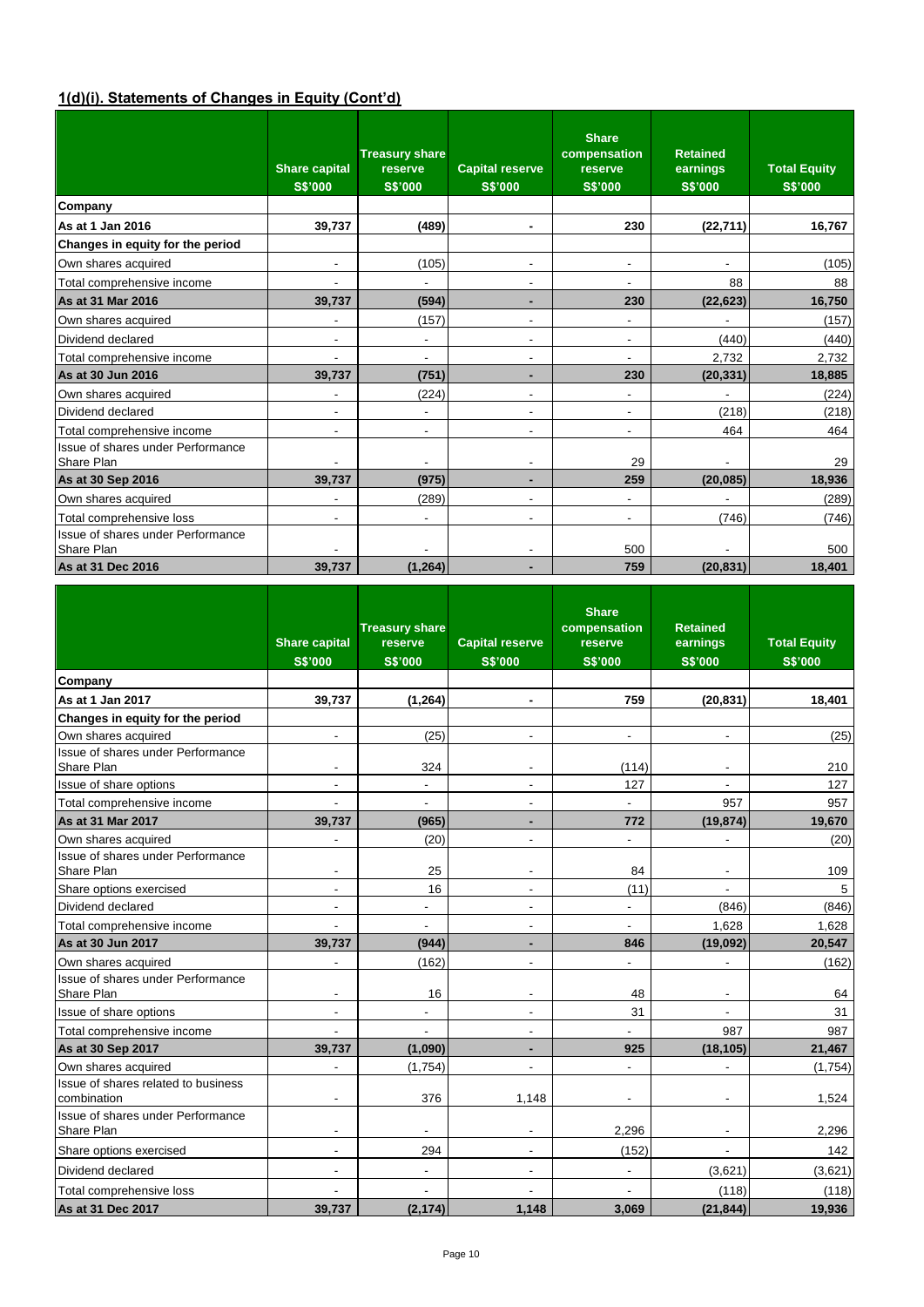# **1(d)(ii). Changes in Share Capital**

|                                   |                                 | As at 31-Dec-17 | As at 31-Dec-16 |                |  |
|-----------------------------------|---------------------------------|-----------------|-----------------|----------------|--|
|                                   | <b>S\$'000</b><br>No. of shares |                 | No. of shares   | <b>S\$'000</b> |  |
| <b>Issued and fully paid</b>      |                                 |                 |                 |                |  |
| At 1 January                      | 45,112,629                      | 39,737          | 45,112,629      | 39,737         |  |
| Bonus shares issue*               | 21,671,102                      | ٠               |                 |                |  |
| <b>Total issued shares</b>        | 66,783,731                      | 39,737          | 45,112,629      | 39,737         |  |
| Less treasury shares balance      | (1,266,771)                     | (2, 173)        | (2,347,500)     | (1, 264)       |  |
| Total issued shares less treasury |                                 |                 |                 |                |  |
| shares reserve at end of period   | 65,516,960<br>$\sqrt{2}$        | 37,564          | 42,765,129      | 38,473         |  |

*\*The Group issued 21,671,102 bonus shares on 18 April 2017.* 

|                                                             | <b>As at 31-Dec-17</b> |                | As at 31-Dec-16 |                |  |
|-------------------------------------------------------------|------------------------|----------------|-----------------|----------------|--|
|                                                             | No. of shares          | <b>S\$'000</b> | No. of shares   | <b>S\$'000</b> |  |
| <b>Treasury shares</b>                                      |                        |                |                 |                |  |
| At 1 January                                                | (2,347,500)            | (1, 264)       | (752,100)       | (489)          |  |
| Add: purchase of own shares                                 | (638, 400)             | (1,960)        | (1,595,400)     | (775)          |  |
| Issue of treasury shares to<br>management under Performance |                        |                |                 |                |  |
| Share Plan                                                  | 667,129                | 366            |                 |                |  |
| Share options exercised                                     | 452.000                | 310            |                 |                |  |
| Issue of shares related to business<br>combination          | 600.000                | 376            | -               |                |  |
| Treasury shares balance at end of                           |                        |                |                 |                |  |
| period                                                      | (1,266,771)            | (2, 173)       | (2,347,500)     | (1,264)        |  |

## **1(d)(iii). Share Options**

| Date of grant of options                                                                                                                                                                                                                    | <b>Exercise</b><br>price | <b>Options</b><br>outstanding at<br>1/1/2017 | <b>Bonus shares</b><br>issue<br>18/4/2017 | <b>Options</b><br>(exercised)/<br>granted | <b>Options</b><br>forfeited | <b>Options</b><br>outstanding at<br>period end | <b>Exercise Period</b> |
|---------------------------------------------------------------------------------------------------------------------------------------------------------------------------------------------------------------------------------------------|--------------------------|----------------------------------------------|-------------------------------------------|-------------------------------------------|-----------------------------|------------------------------------------------|------------------------|
|                                                                                                                                                                                                                                             |                          |                                              |                                           |                                           |                             |                                                | 13 May 2017 -          |
| 12-05-16                                                                                                                                                                                                                                    | $$0.324*$                | 326,954                                      | 150,977                                   | (452,000)                                 | (25,000)                    | 931                                            | 13 May 2027            |
|                                                                                                                                                                                                                                             |                          |                                              |                                           |                                           |                             |                                                | 28 Feb 2018 -          |
| 27-02-17                                                                                                                                                                                                                                    | \$0.787*                 |                                              | 269,913                                   | 539,825                                   |                             | 809.738                                        | 28 Feb 2028            |
|                                                                                                                                                                                                                                             |                          |                                              |                                           |                                           |                             |                                                | 18 Aug 2018 -          |
| 23-08-17                                                                                                                                                                                                                                    | \$2.510                  | -                                            |                                           | 134,000                                   |                             | 134,000                                        | 18 Aug 2028            |
| Total<br>$\bullet$ . The state of the state of the state of the state of the state of the state of the state of the state of the state of the state of the state of the state of the state of the state of the state of the state of the st |                          | 326.954                                      | 420.890                                   | 221,825<br>$\sqrt{2}$                     | (25,000)                    | 944,669                                        |                        |

*\*Exercise price was adjusted due to the Group issued 21,671,102 bonus shares on 18 April 2017.*

As at 31 December 2017, the number of share options of the company outstanding was 944,669 (31 December 2016: 326,954). There were 452,000 options being exercised, 673,825 options being granted and 25,000 options forfeited in FY2017.

### **1(d)(iv). Treasury Shares**

As at 31 December 2017, the treasury shares balance was 1,266,771 (31 December 2016: 2,347,500). The total number of issued ordinary shares excluding treasury shares at the end of the period was 65,516,960 (31 December 2016: 42,765,129).

### **2. Statement on Audit**

*Whether the figures have been audited or reviewed, and in accordance with which auditing standard or practice*

The figures have not been audited or reviewed.

### **3. Auditors' Report**

*Where the figures have been audited or reviewed, the auditors' report (including any qualifications or emphasis of matter)*

Not applicable.

### **4. Accounting Policies**

*Whether the same accounting policies and methods of computations as in the issuer's most* 

Other than the adoption of the new and revised Financial Reporting Standards (FRSs) as mentioned in paragraph 5 below, there were no changes in accounting policies and methods of computation adopted in the financial statements for the current reporting period as compared to the most recent audited annual financial statements as at 31 December 2016.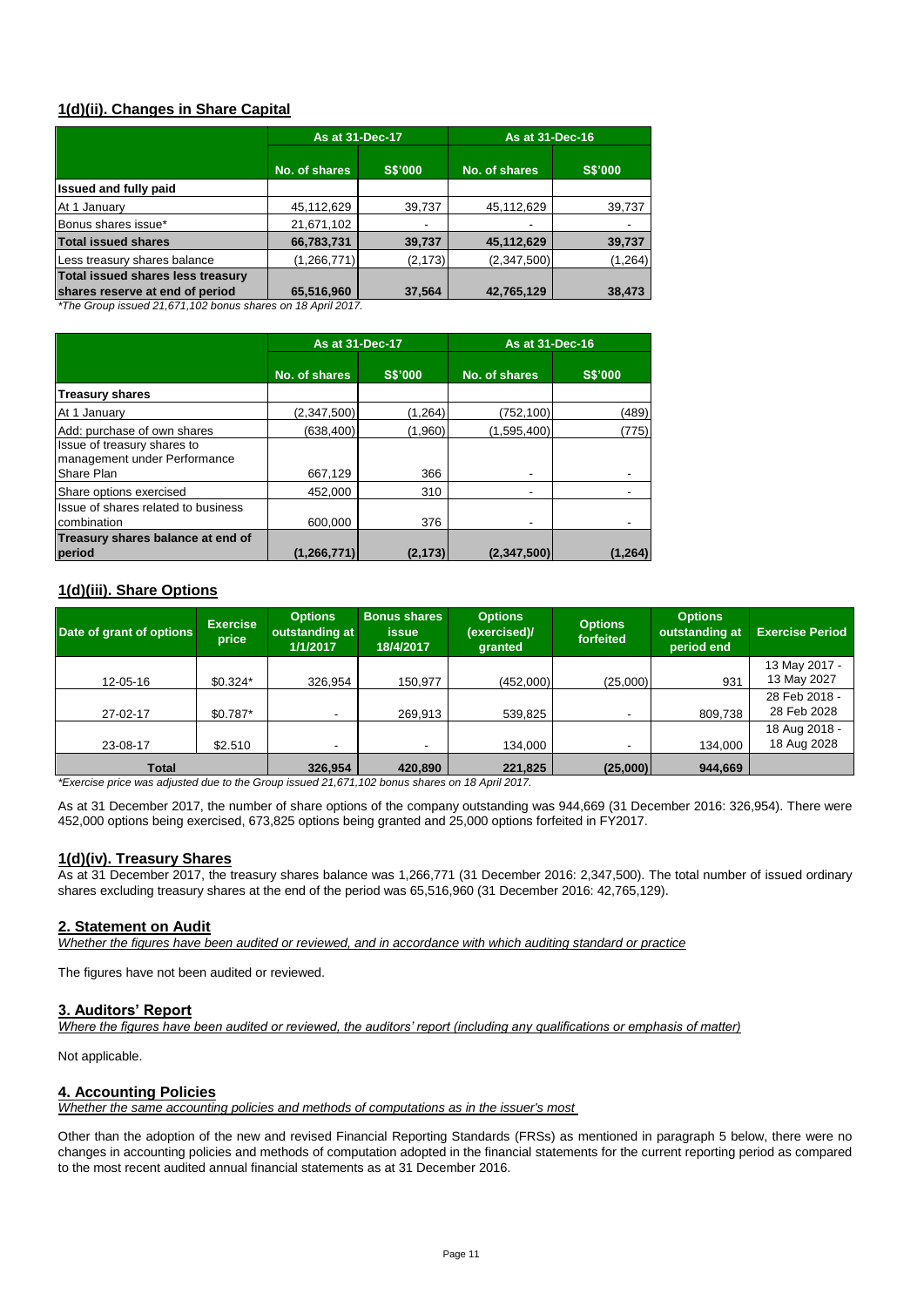# **5. Changes in Accounting Policies**

*If there are any changes in the accounting policies and methods of computation, including any required by an accounting standard, what has changed, as well as the reasons for, and the effect of, the change.*

The Group and the Company have reviewed the applicable new and revised Financial Reporting Standards (FRS) and the Interpretations of FRS that become effective for accounting periods beginning 1 January 2017. The adoption of these new and revised FRS not have a material impact to the Group financial statements.

## **6. Earnings Per Share**

*Earnings per ordinary share for the period for continuing operations based on net profit attributable to shareholders after deducting any provision for preference dividends*

|                                                                                                                    |              | <b>Group</b> | <b>Group</b>  |                             |
|--------------------------------------------------------------------------------------------------------------------|--------------|--------------|---------------|-----------------------------|
|                                                                                                                    | 4Q2017       | 4Q2016       | <b>FY2017</b> | Restated**<br><b>FY2016</b> |
| (i) EPS based on weighted average number<br>of ordinary shares in issue                                            | 14.79 cents  | $1.95$ cents | 48.39 cents   | 10.68 cents                 |
| Weighted average number of shares in<br>issue                                                                      | 65,655,440 * | 42,933,763   | 65,075,378 *  | 43,588,302                  |
| (ii) EPS based on a fully diluted basis                                                                            | 14.63 cents  | 1.94 cents   | 47.85 cents   | 10.63 cents                 |
| Weighted average number of shares<br>adjusted for the effect of dilutive<br>potential ordinary shares arising from |              |              |               |                             |
| the exercise of share options                                                                                      | 66.385.164 * | 43.142.476   | 65.805.102 *  | 43.797.015                  |

*\*The Group issued 21,671,102 bonus shares on 18 April 2017.* 

# **7. Net Asset Value Per Share**

|                           |             | Group      | Company     |            |
|---------------------------|-------------|------------|-------------|------------|
|                           | 31-Dec-17   | 31-Dec-16  | 31-Dec-17   | 31-Dec-16  |
| Net asset value per share | 88.2 cents* | 70.7 cents | 30.4 cents* | 43.0 cents |

*\*The Group issued 21,671,102 bonus shares on 18 April 2017, resulting in a lower NAV per share at Company level.*

Net asset value per share is calculated based on the existing issued share capital less treasury shares of 65,516,960 ordinary shares as at 31 December 2017 (31 December 2016: 42,765,129 shares).

#### **8. Group Performance Review** *Analysis of Consolidated Income Statement*

|                            |                          | <b>Quarterly Results</b> |             | <b>YTD Results</b>              |                                               |             |  |
|----------------------------|--------------------------|--------------------------|-------------|---------------------------------|-----------------------------------------------|-------------|--|
|                            | 4Q2017<br><b>S\$'000</b> | 4Q2016<br><b>S\$'000</b> | Change<br>℅ | <b>FY2017</b><br><b>S\$'000</b> | Restated**<br><b>FY2016</b><br><b>S\$'000</b> | Change<br>% |  |
| Equipment Systems (ESS)    | 57.514                   | 18.258                   | 215.0%      | 214.795                         | 64.436                                        | 233.3%      |  |
| Precision Components (PCS) | 1.534                    | 1.294                    | 18.6%       | 6.827                           | 5.687                                         | 20.0%       |  |
| Overall                    | 59.048                   | 19.552                   | 202.0%      | 221.622                         | 70.123                                        | 216.0%      |  |

Consistent with prior announcements regarding the growth of our sales orders for delivery in 2017, the Group reported significantly higher revenue from its Equipment Systems ("ESS") business mainly due to higher equipment, pans and kits sales. Sales from ESS were 215.0% higher in 4Q2017, increasing from S\$18.3 million in 4Q2016 to S\$57.5 million in 4Q2017. This represented a 233.3% increase on a year to year basis, from S\$64.4 million in FY2016 to S\$214.8 million in FY2017.

Revenue from the Precision Components ("PCS") business were higher by 18.6% in 4Q2017, increasing from S\$1.3 million in 4Q2016 to S\$1.5 million in 4Q2017 and by 20.0% from S\$5.7 million in FY2016 to S\$6.8 million in FY2017 due to increase in demand from customers.

As a result of the above, the Group recorded a 202.0% increase in its total revenue for 4Q2017, which rose from S\$19.6 million in 4Q2016 to S\$59.0 million in 4Q2017 and a 216.0% increase from S\$70.1 million in FY2016 to S\$221.6 million in FY2017.

Raw materials and consumables cost, taking into consideration changes in inventories excluding allowance and reversal for inventory obsolescence, increased from S\$12.7 million in 4Q2016 to S\$37.2 million in 4Q2017, representing an increase of 193.7%, and from S\$44.6 million in FY2016 to S\$149.3 million in FY2017, representing an increase of 234.8%. The raw materials and other consumables cost increase in 4Q2017 was lower than revenue increase mainly due to favourable change in revenue and margin mix, favourable change in price from SGD to USD billing, and increase in engineering service revenue for new development projects. The raw materials and other consumables cost increase in FY2017 was higher than revenue increase mainly due to a shift in revenue mix towards sales of new equipment and pans which require higher material costs.

Depreciation increased by 12.3% from S\$162,000 in 4Q2016 to S\$182,000 in 4Q2017 and decreased by 8.0% from S\$665,000 in FY2016 to S\$612,000 in FY2017 mainly due to higher PPE carrying value in 4Q2017 and lower PPE carrying value for FY2017.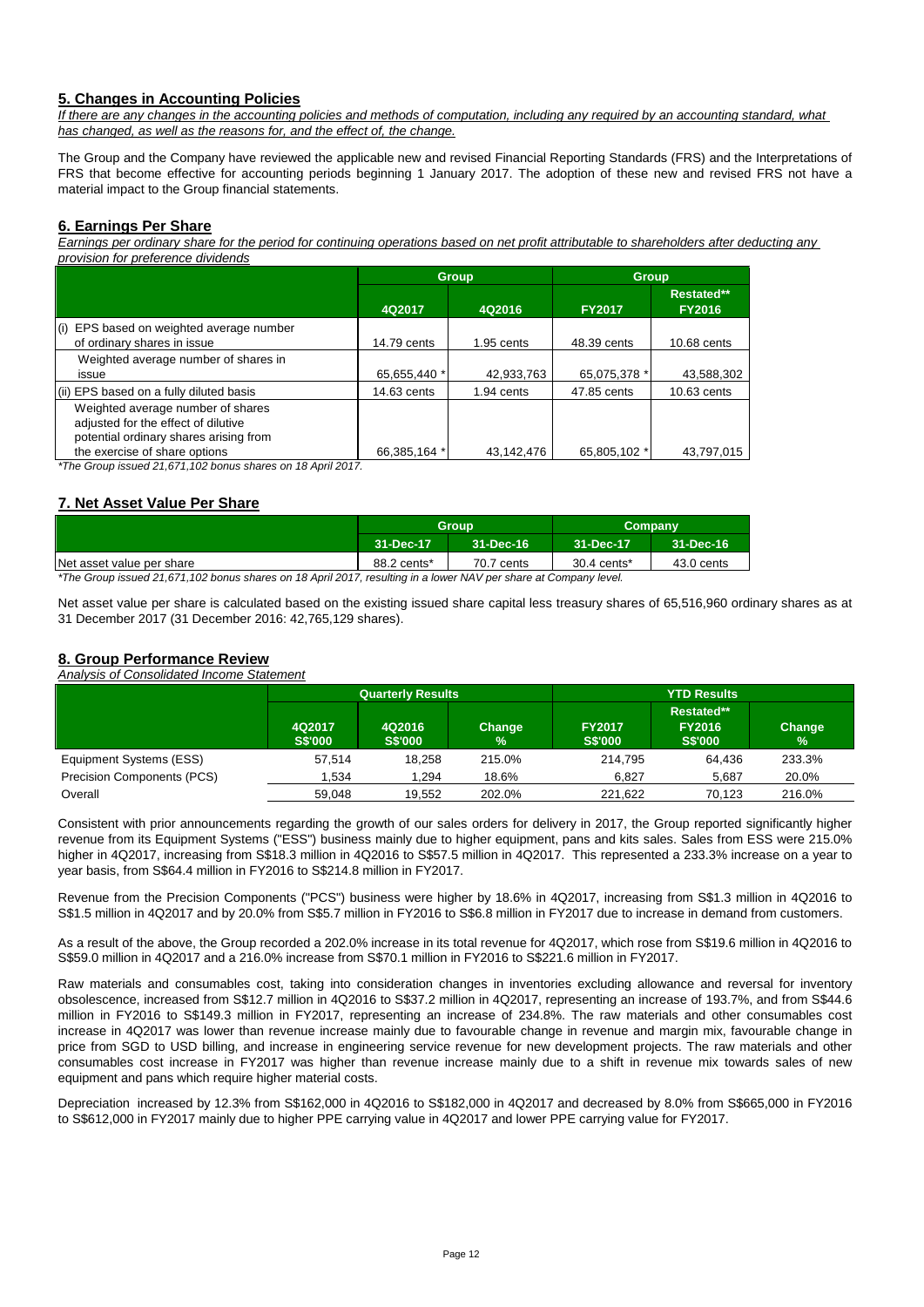# **8(a). Group Performance Review (Cont'd)**

### *Analysis of Consolidated Income Statement (Cont'd)*

Amortisation of intangible assets was higher by 91.7%, increasing from S\$24,000 in 4Q2016 to S\$46,000 in 4Q2017 mainly due to acquisition of computer software and fair value increase in technology from the acquisition of an subsidiary, and was lower by 43.8% from S\$153,000 in FY2016 to S\$86,000 in FY2017 mainly due to lower carrying value of intangible assets.

Staff costs increased by 98.6% from S\$4.0 million in 4Q2016 to S\$7.9 million in 4Q2017 and by 86.8% from S\$13.6 million in FY2016 to S\$25.3 million in FY2017 mainly due to higher salary cost of S\$2.3 million in 4Q2017 and S\$5.6 million in FY2017 for additional headcount to cope with the increased sales orders from customers and higher bonus and equity settled share based compensation expenses of S\$1.6 million in 4Q2017 and S\$6.1 million in FY2017.

As a result of the above, profit before tax in 4Q2017 was S\$10.6 million compared to a profit before tax of S\$1.3 million in 4Q2016 and profit before tax in FY2017 was S\$36.8 million in FY2017 compared to a profit before tax of S\$6.1 million in FY2016. After taking into consideration tax expense of S\$906,000 in 4Q2017 and S\$5.4 million in FY2017, profit after tax was S\$9.7 million compared to S\$837,000 in 4Q2016 and was S\$31.5 million compared to S\$4.7 million in FY2016.

Net profit margin improved from 4.3% in 4Q2016 to 16.5% in 4Q2017 and from 6.6% in FY2016 to 14.2% in FY2017 mainly due to higher revenue and improvement in cost efficiency.

### *Analysis of Statement of Financial Position*

The increase in inventories was mainly due to increase in sales, business volume and inventory builds for fulfillment of sales orders over the next few quarters.

### **9. Prospect vs Actual Results**

*Where a forecast, or a prospect statement, has been previously disclosed to shareholders, any variance between it and the actual results*

In our 3Q2017 results announcement, we stated that we expect to achieve revenue and operating profit before tax for FY2017 of at least S\$215 million and S\$32 million respectively and our update to profit guidance dated 22 January 2018, we stated that we expect to achieve operating profit before tax for FY2017 to be between S\$35 million to S\$37 million.

The Group achieved sales of S\$221.6 million and profit before tax of S\$36.8 million in FY2017.

### **10. Business Outlook**

*Commentary of significant trends and competitive conditions of the industry and any known factors or events that may affect the Group*

Business outlook remains positive as AEM continues progressing through the multi-year commercial rollout of its next-generation handler platforms. In addition, the global semiconductor market outlook continues to be positive for 2018. According to the World Semiconductor Trade Statistics (WSTS) forecasts, the overall market growth is expected to continue through 2018 and it is forecasted to grow by 7.0% in 2018 (source: https://www.wsts.org/76/103/WSTS-Semiconductor-Market-Forecast-Autumn-2017).

As a result of the above, the Group benefitted from growing sales of equipment, kits/ pans and engineering development projects which contributed to a strong FY2017 performance. With the strong sales orders, we expect to achieve revenue and operating profit before tax for FY2018 of at least S\$255 million and S\$42 million respectively.

On 1 February 2018 we announced the acquisition of Afore OY ("Afore"), a provider of micro electro mechanical systems ("MEMS") testing and handling solutions based in Finland. The acquisition of Afore will give AEM the access to the MEMS test equipment market, it is also a milestone in AEM's initiative to accelerate and diversify the Group's global growth.

### **11. Dividends**

### *(a) Current Financial Period Reported On*

Any dividend recommended for the current financial period reported on? Yes Name of Dividend Final

| Dividend Type | Cash                         |
|---------------|------------------------------|
| Dividend Rate | 6.5 cents per ordinary share |
| Tax Rate      | Tax Exempt One-Tier          |

### *(b) Corresponding Period of the Immediately Preceding Financial Year*

| Name of Dividend | Final                        |
|------------------|------------------------------|
| Dividend Type    | Cash                         |
| Dividend Rate    | 1.3 cents per ordinary share |
| Tax Rate         | Tax Exempt One-Tier          |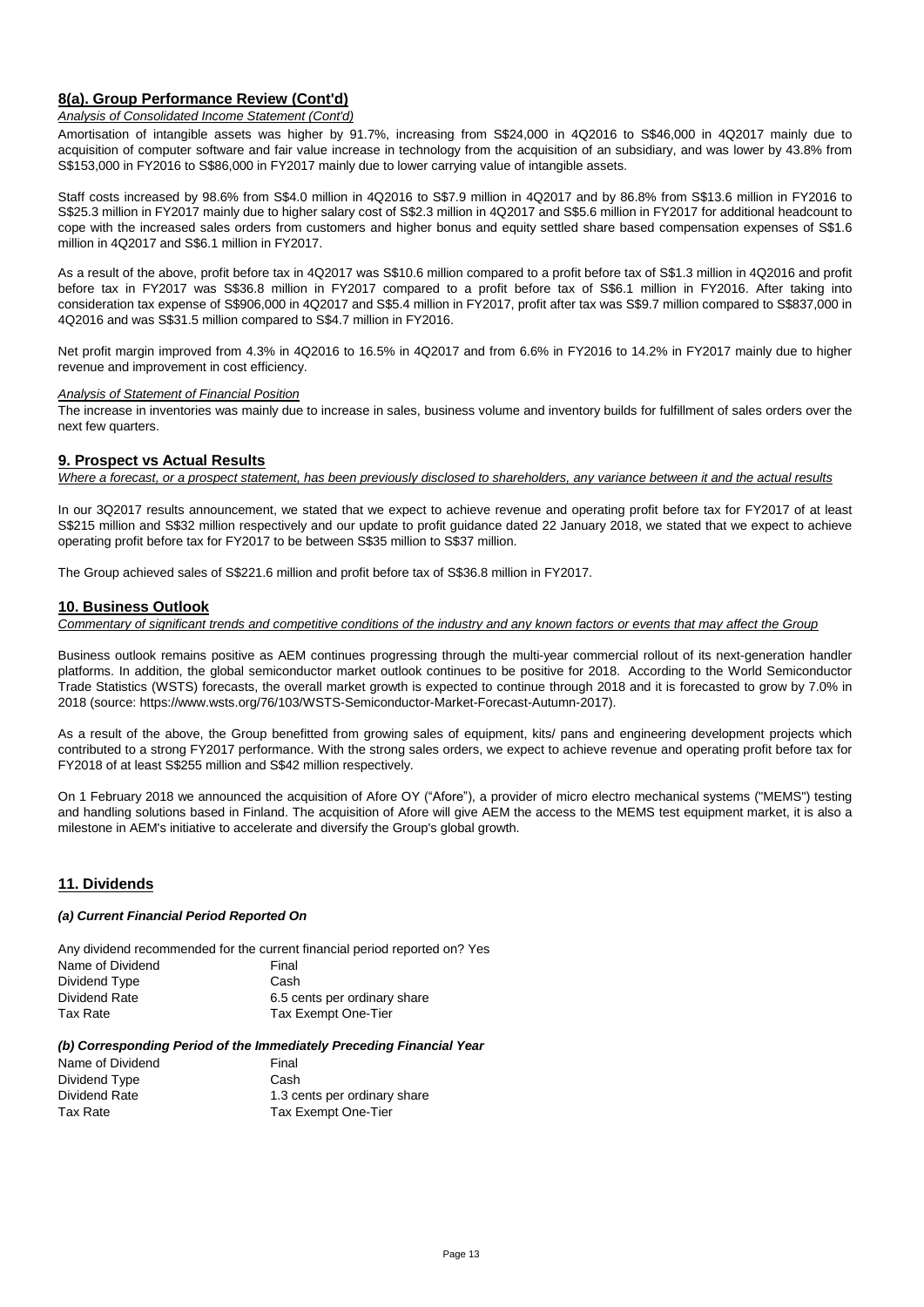# **11. Dividends (Cont'd)**

### *(c) Date Payable*

Payment will be made on 31 May 2018.

### *(d) Books Closure Date*

NOTICE IS HEREBY GIVEN that, the Transfer Books and Register of Members of the Company will be closed on 23 May 2018 for the preparation of the proposed dividend. Duly completed and stamped transfers together with all relevant documents of or evidencing title received by the Company's Share Registrar, Intertrust Singapore Corporate Services Pte. Ltd., at 77 Robinson Road #13-00, Robinson 77, Singapore 068896, up to 5.00 p.m. on 22 May 2018 will be registered to determine shareholders' entitlements to the proposed dividend. Subject as aforesaid, persons whose securities accounts with The Central Depository (Pte) Limited are credited with ordinary shares in the capital of the Company as at 5.00 p.m. on 22 May 2018 will be entitled to the proposed dividend.

### *(e) Breakdown of Total Annual Dividend*

|              | Latest Full Year (2017) | <b>Previous Full Year (2016)</b> |
|--------------|-------------------------|----------------------------------|
|              | \$'000                  | \$'000                           |
| Interim      | 3,622                   | 218                              |
| Final        | 4,378                   | 556                              |
| <b>Total</b> | 8,000                   | 774                              |

### *(e) Dividend Policy*

Our dividend policy is based on a payout of annual dividends, including interim dividends of not less than 25% of the Group consolidated profit after tax, excluding non-recurring, one off and exceptional items, in respect of any financial year to it's shareholders. This is subject to the Group's retained earnings, financial position, capital expenditure requirements, future expansion, investment plans and other relevant factors.

## **12. Statement on Dividends**

*If no dividend has been declared (recommended), a statement to that effect* 

Not applicable.

## **13. Interested Person Transactions**

*If no IPT mandate has been obtained, a statement to that effect*

No IPT mandate has been obtained.

## **14. Confirmation by the Directors and Officers Pursuant to Rule 720(1) of the Listing Manual**

The Group confirms that it has procured undertakings from all its Directors and Executive Officers.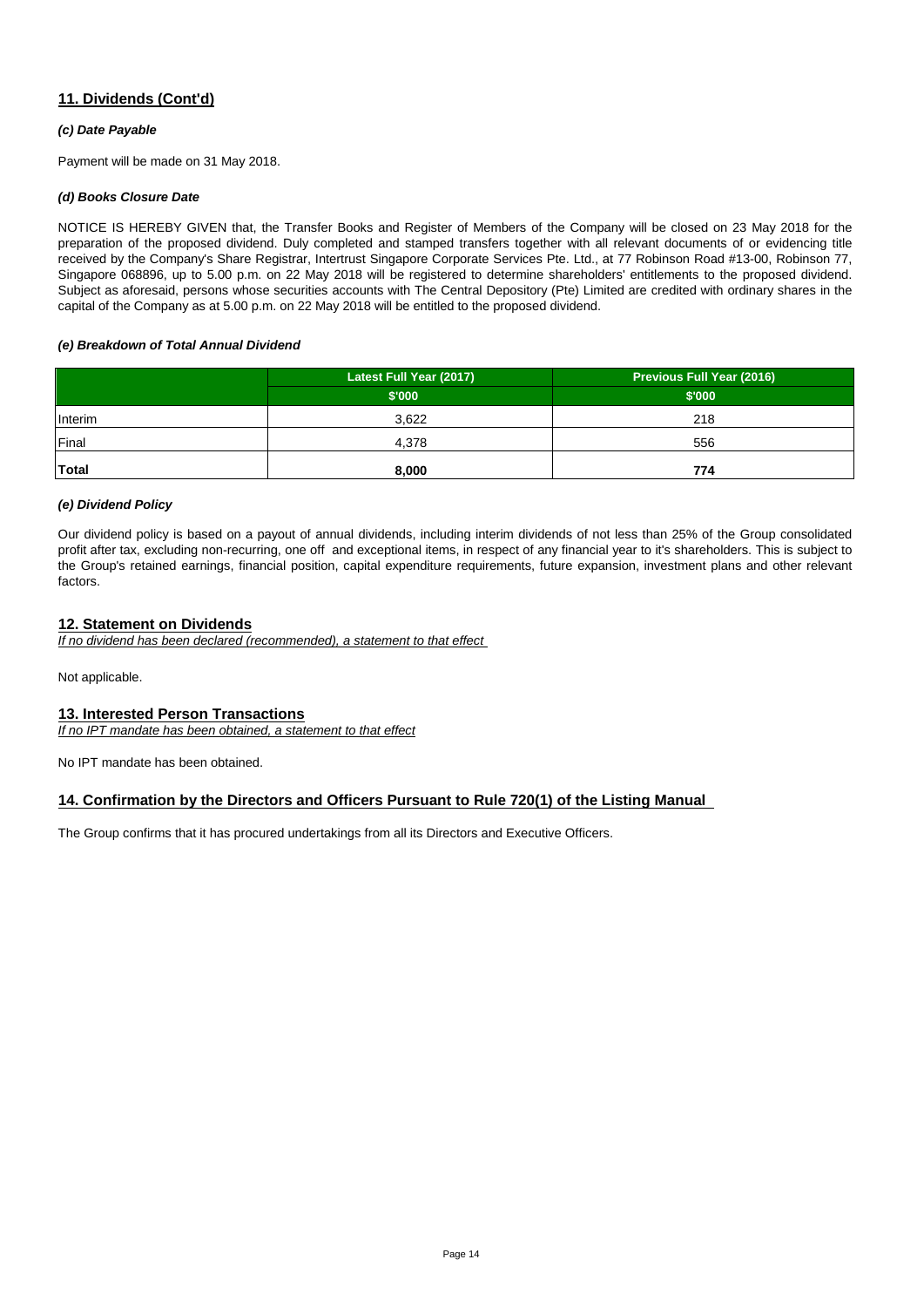# **15. Business Segment Information**

Segment information is presented based on the information reviewed by chief operating decision makers ("CODM") for performance assessment and resource allocation. The CODM assess the Group's financial performance using performance indicators which include revenue, EBITDA and net profit of the Group.

|                                                       | <b>Equipment</b><br><b>Precision</b><br><b>Systems</b><br><b>Components</b> |                          | <b>Others</b>            | <b>Consolidated</b> |
|-------------------------------------------------------|-----------------------------------------------------------------------------|--------------------------|--------------------------|---------------------|
|                                                       | (ESS)                                                                       | (PCS)                    |                          |                     |
|                                                       | <b>S\$'000</b>                                                              | <b>S\$'000</b>           | <b>S\$'000</b>           | <b>S\$'000</b>      |
| 2017                                                  |                                                                             |                          |                          |                     |
| Revenue and expenses                                  |                                                                             |                          |                          |                     |
| Total revenue from external customers                 | 214,796                                                                     | 6,827                    | -                        | 221,622             |
| Inter-segment revenue                                 | 6,289                                                                       | 4,357                    |                          | 10,646              |
| Reportable segment revenue                            | 221,084                                                                     | 11,184                   | -                        | 232,268             |
|                                                       |                                                                             |                          |                          |                     |
| Depreciation and amortisation                         | (477)                                                                       | (221)                    | $\overline{\phantom{a}}$ | (698)               |
| Finance costs                                         | (36)                                                                        | (1)                      |                          | (37)                |
| Finance income                                        | 71                                                                          | $\mathfrak{p}$           | $\overline{a}$           | 73                  |
| Tax expenses                                          | (5, 178)                                                                    | (169)                    | ٠                        | (5, 347)            |
| Share of loss of equity-accounted                     |                                                                             |                          |                          |                     |
| investee                                              |                                                                             | -                        | (105)                    | (105)               |
| Profit/ (loss) for the year                           | 31,030                                                                      | 1,258                    | (799)                    | 31,489              |
| Reportable segment assets                             | 110,814                                                                     | 5,846                    | $\overline{a}$           | 116,660             |
| Reportable segment liabilities                        | 55,076                                                                      | 3,774                    |                          | 58,850              |
|                                                       |                                                                             |                          |                          |                     |
| <b>Other Segment Information</b>                      |                                                                             |                          |                          |                     |
| Equity-accounted investees                            |                                                                             |                          | 4,133                    | 4,133               |
| Expenditure for non-current assets                    | 2,351                                                                       | 182                      |                          | 2,533               |
| Other material non-cash items:                        |                                                                             |                          |                          |                     |
| Loss on liquidation of subsidiaries                   |                                                                             | $\overline{\phantom{a}}$ | (695)                    | (695)               |
| Reversal of impairment made for stock<br>obsolescence | 692                                                                         |                          |                          | 692                 |

|                                                                 | <b>Equipment</b><br><b>Systems</b><br>(ESS)<br><b>S\$'000</b> | <b>Precision</b><br><b>Components</b><br>(PCS)<br><b>S\$'000</b> | <b>Plating</b><br>(PLT)<br>(Discontinued)<br><b>S\$'000</b> | <b>Others</b><br><b>S\$'000</b> | <b>Consolidated</b><br><b>S\$'000</b> |
|-----------------------------------------------------------------|---------------------------------------------------------------|------------------------------------------------------------------|-------------------------------------------------------------|---------------------------------|---------------------------------------|
| 2016                                                            |                                                               |                                                                  |                                                             |                                 |                                       |
| Revenue and expenses                                            |                                                               |                                                                  |                                                             |                                 |                                       |
| Total revenue from external customers                           | 64,436                                                        | 5,687                                                            | 30                                                          |                                 | 70,153                                |
| Inter-segment revenue                                           | 1.548                                                         | 494                                                              |                                                             |                                 | 2,042                                 |
| Reportable segment revenue                                      | 65,984                                                        | 6,181                                                            | 30                                                          | $\blacksquare$                  | 72,195                                |
| Depreciation and amortisation                                   | (752)                                                         | (66)                                                             | (37)                                                        | $\overline{\phantom{a}}$        | (855)                                 |
| Finance costs                                                   | (19)                                                          | (2)                                                              | ٠                                                           | $\overline{a}$                  | (21)                                  |
| Finance income                                                  | 12                                                            | 1                                                                | $\blacksquare$                                              | 3                               | 16                                    |
| Tax expenses                                                    | (1, 218)                                                      | (107)                                                            | $\overline{\phantom{a}}$                                    |                                 | (1, 325)                              |
| Share of loss of equity-accounted<br>investee                   |                                                               | $\overline{\phantom{a}}$                                         | $\overline{\phantom{a}}$                                    | (449)                           | (449)                                 |
| Profit/ (loss) for the year                                     | 5,870                                                         | (641)                                                            | (109)                                                       | (463)                           | 4,657                                 |
| Reportable segment assets                                       | 43,450                                                        | 4,946                                                            | ÷,                                                          |                                 | 48,396                                |
| Reportable segment liabilities                                  | 16,125                                                        | 2,043                                                            | $\overline{\phantom{a}}$                                    | ٠                               | 18,168                                |
| <b>Other Segment Information</b>                                |                                                               |                                                                  |                                                             |                                 |                                       |
| Equity-accounted investees                                      |                                                               | $\overline{\phantom{a}}$                                         | ٠                                                           | 4,499                           | 4,499                                 |
| Expenditure for non-current assets                              | 390                                                           | 214                                                              | $\overline{\phantom{a}}$                                    |                                 | 605                                   |
| Other material non-cash items:                                  |                                                               |                                                                  |                                                             |                                 |                                       |
| Loss on disposal of subsidiaries                                | $\overline{\phantom{0}}$                                      | $\overline{\phantom{a}}$                                         | ٠                                                           | (448)                           | (448)                                 |
| Reversal of impairment made for stock<br>obsolescence           | 396                                                           | 300                                                              | 105                                                         |                                 | 801                                   |
| Reversal of impairment loss on<br>property, plant and equipment | $\overline{\phantom{0}}$                                      |                                                                  |                                                             | 213                             | 213                                   |